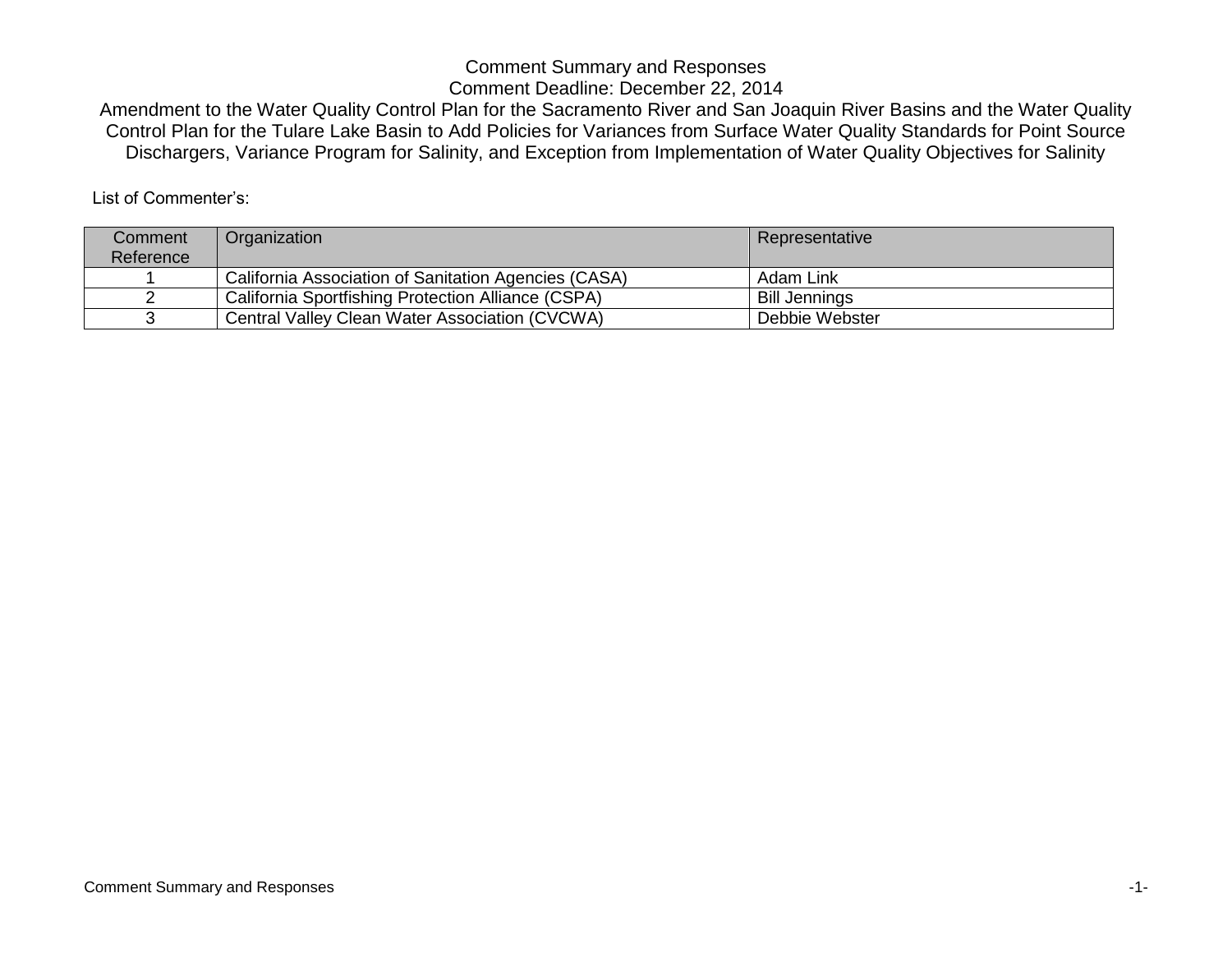Amendment to the Water Quality Control Plan for the Sacramento River and San Joaquin River Basins and the Water Quality Control Plan for the Tulare Lake Basin to Add Policies for Variances from Surface Water Quality Standards for Point Source Dischargers, Variance Program for Salinity, and Exception from Implementation of Water Quality Objectives for Salinity

Response to Comments:

| No. | Author                           | Comment                                                                                                                                                                                                                                                                                                                                                                                                                                                                                                                                                                                                                                                                                                                            | Response                                                                                                                                                                                                                                                                                                                                                                                                                                                           |
|-----|----------------------------------|------------------------------------------------------------------------------------------------------------------------------------------------------------------------------------------------------------------------------------------------------------------------------------------------------------------------------------------------------------------------------------------------------------------------------------------------------------------------------------------------------------------------------------------------------------------------------------------------------------------------------------------------------------------------------------------------------------------------------------|--------------------------------------------------------------------------------------------------------------------------------------------------------------------------------------------------------------------------------------------------------------------------------------------------------------------------------------------------------------------------------------------------------------------------------------------------------------------|
| 1.1 | Adam<br>Link,<br><b>CASA</b>     | CASA encourages the State Water Board to<br>adopt the Variance Policy, Salinity Variance<br>Program, and Salinity Exception Program.                                                                                                                                                                                                                                                                                                                                                                                                                                                                                                                                                                                               | The State Water Board thanks the commenter for participating in the basin<br>plan amendment process.                                                                                                                                                                                                                                                                                                                                                               |
| 2.1 | Bill<br>Jennings,<br><b>CSPA</b> | CSPA was unable to provide timely<br>comments to the Central Valley Regional<br>Water Quality Control Board (Central Valley<br>Water Board) because our limited staff and<br>resources were consumed in addressing the<br>myriad critical issues, timelines and<br>constraints related to the drought and Bay<br>Delta Conservation Plan (BDCP). These<br>amendments are too important and the<br>potential consequences too significant for the<br>State Board to approve them without<br>consideration of input and the concerns from<br>the environmental and fishing community.<br>Consequently, CSPA respectfully requests<br>that these specific comments be included in<br>the record and considered by the State<br>Board. | Comment noted.                                                                                                                                                                                                                                                                                                                                                                                                                                                     |
| 2.2 | Bill<br>Jennings,<br><b>CSPA</b> | Throughout its documents the Regional<br>Board describes salinity constituents as<br>being "nonpriority pollutants". This statement<br>is true however appears to be used to lead<br>the reader to the conclusion that since<br>salinity constituents are not priority pollutants                                                                                                                                                                                                                                                                                                                                                                                                                                                  | The Central Valley Water Board agrees with the commenter that non-priority<br>pollutants, such as salts and nitrates, are a significant concern. Both the State<br>and the Central Valley Water Boards recognize the salinity and nitrate<br>problems in the Central Valley which is why the Water Boards and<br>stakeholders began the Central Valley Salinity Alternatives for Long-Term<br>Sustainability (CV-SALTS). CV-SALTS is working on a salt and nitrate |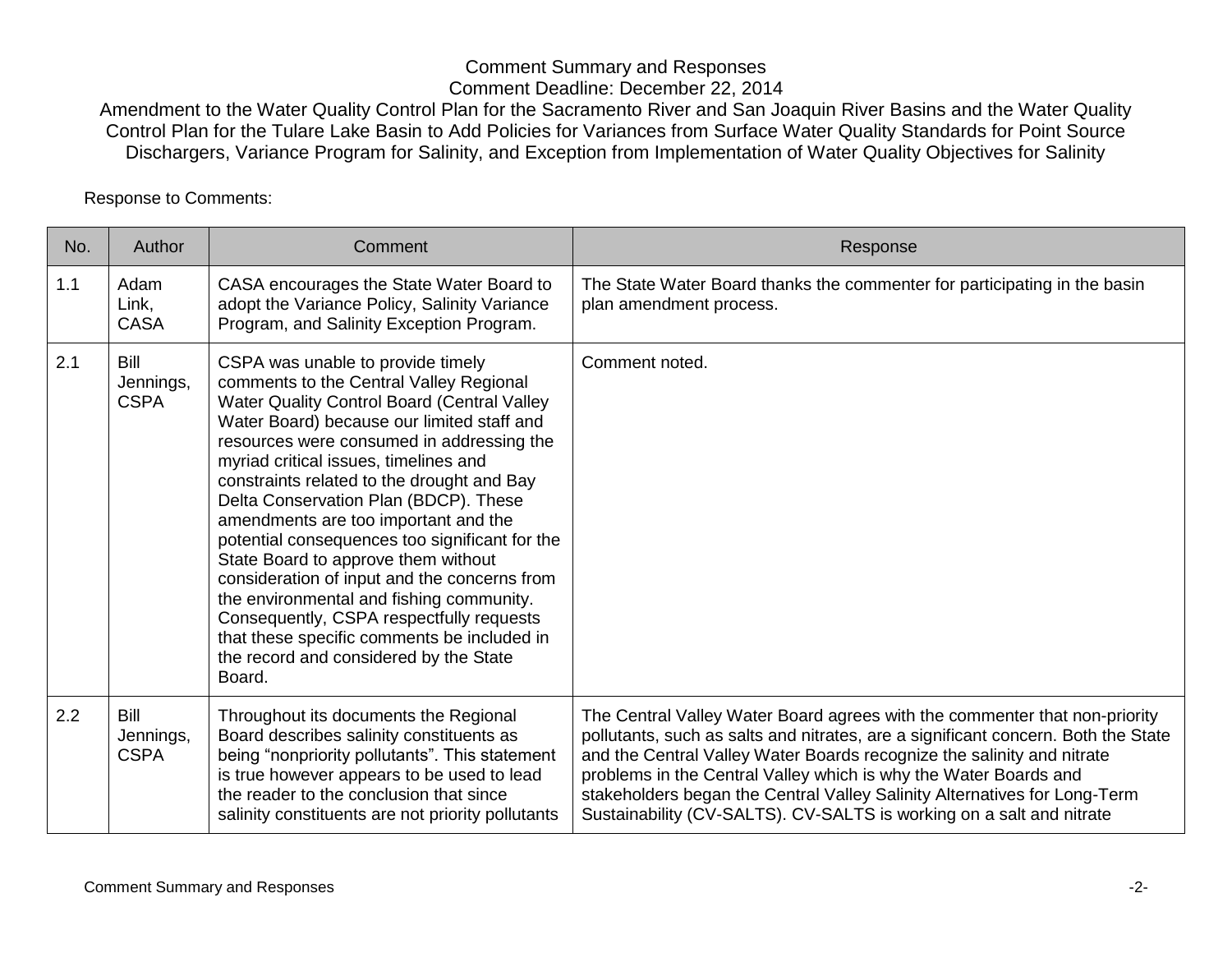Amendment to the Water Quality Control Plan for the Sacramento River and San Joaquin River Basins and the Water Quality Control Plan for the Tulare Lake Basin to Add Policies for Variances from Surface Water Quality Standards for Point Source Dischargers, Variance Program for Salinity, and Exception from Implementation of Water Quality Objectives for Salinity

they are not a major concern. Other "nonpriority pollutants" include chlorine and ammonia two of the most prevent pollutants found in domestic wastewater. The only impact of a pollutant being "non-priority" is that the State's *Policy for Implementation of Toxics Standards for Inland Surface Waters, Enclosed Bays, and Estuaries of California*  (SIP) is not applicable. Salts have been shown to be problematic to agriculture and civilizations throughout history. The Regional Board has sparsely regulated salt constituents in the Central Valley resulting in surface and groundwater sources that exceed sustainable levels. Now, the Regional Board has adopted a Resolution that allows for another ten years of non-regulation. In the regulatory world many consultants sell delay as a product; time is money. The Regional Board has in many cases has already exhausted allowable compliance time schedules for discharger's with elevated salinity levels and has adopted their Resolution to go beyond that. The Basin Plan, page IV-17.00, allows the Regional Board to establish compliance schedules if water quality objectives cannot be immediately achieved. The Basin Plan requires that time schedules be included for completion of specific actions that demonstrate reasonable progress toward the attainment of objectives or criteria.

management plan (SNMP) that is expected to be submitted to the Central Valley Water Board by May 2016. Future improvements in water quality throughout the Central Valley are expected through participation in CV-SALTS and the development and implementation of the SNMP. (See section 4.5.2.D. of the Staff Report, pages 29-30.) The Central Valley Water Board is proposing to use the *Salinity Variance Program* during the development and initial implementation of the SNMP consistent with State Water Board Order WQ 2009-0003.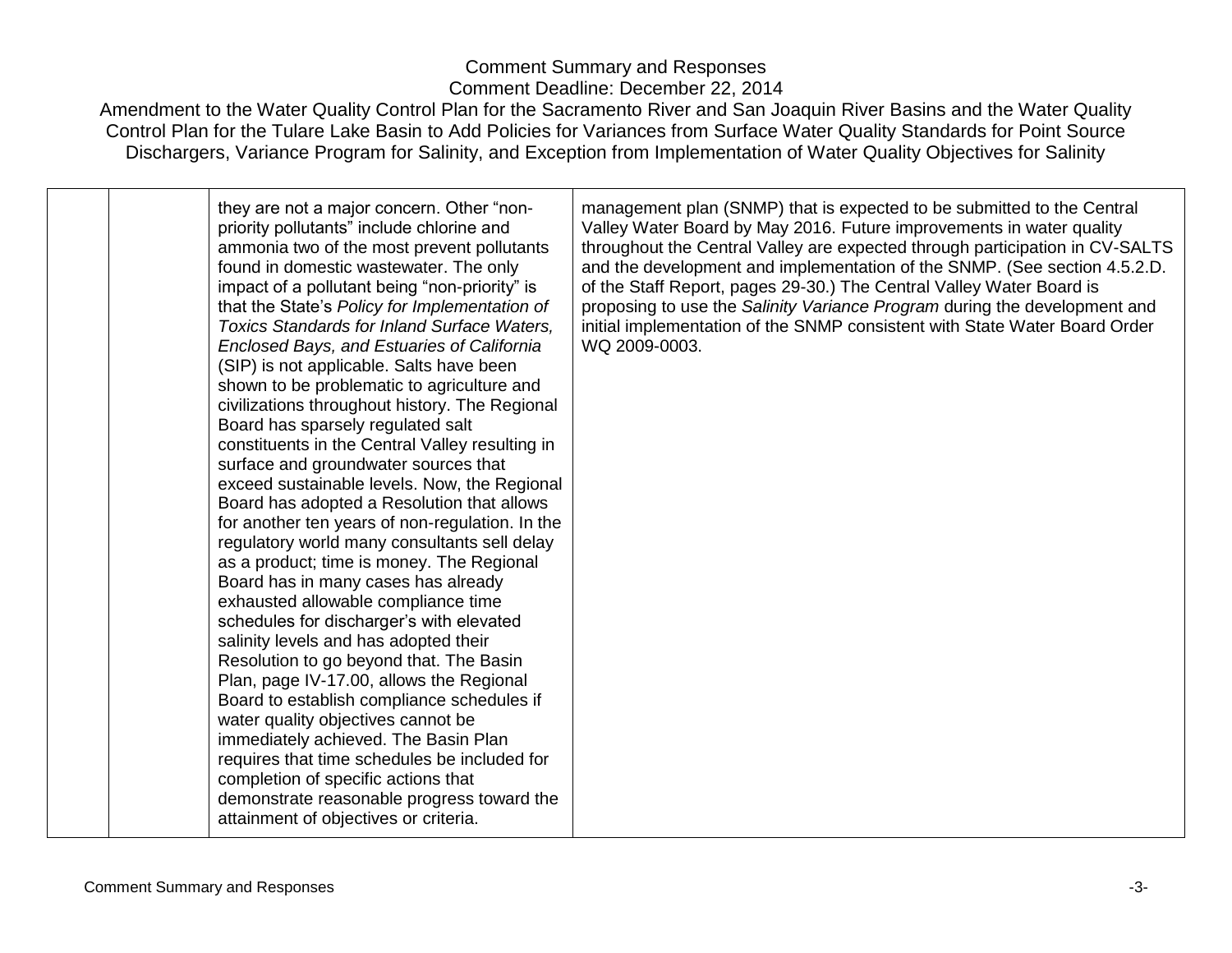|     |                                  | Compliance schedules are required to be as<br>short as practicable to achieve compliance<br>and in no event may a schedule exceed ten<br>years. How many decades constitutes "as<br>short as practicable" for salinity pollutants in<br>the Central Valley? |                                                                                                                                                                                                                                                                                                                                                                                                                                                                                                                                                                                                                                                                                                                                                                                                                                           |
|-----|----------------------------------|-------------------------------------------------------------------------------------------------------------------------------------------------------------------------------------------------------------------------------------------------------------|-------------------------------------------------------------------------------------------------------------------------------------------------------------------------------------------------------------------------------------------------------------------------------------------------------------------------------------------------------------------------------------------------------------------------------------------------------------------------------------------------------------------------------------------------------------------------------------------------------------------------------------------------------------------------------------------------------------------------------------------------------------------------------------------------------------------------------------------|
| 2.3 | Bill<br>Jennings,<br><b>CSPA</b> | US EPA has interpreted Federal Regulations<br>to prohibit studies in lieu of Effluent<br>Limitations. The Regional Board's Basin Plan<br>Amendment allows studies in place of<br><b>Effluent Limitations contrary to Federal</b><br>Regulation.             | The commenter is incorrect that the Basin Plan Amendment does not include<br>effluent limitations. See Variance Policy for Surface Waters at II.G.1. and<br>III.F.1 which requires that the permit include an interim effluent limitation for<br>the constituent(s) for which the variance is sought.<br>In addition, the final water quality based effluent limitation will be the<br>applicable effluent limitation at the end of the variance term (Variance Policy<br>for Surface Waters at II.G.1. and III.F.1).<br>The Central Valley Water Board Basin Plan Amendment is consistent with<br>federal regulations and guidance on variances (40 CFR § 131.13 and USEPA.<br>1994.).                                                                                                                                                   |
| 2.4 | Bill<br>Jennings,<br><b>CSPA</b> | The Antidegradation Analysis fails to identify<br>the water bodies that may be impacted by the<br>Basin Plan Amendment.                                                                                                                                     | An antidegradation analysis for a regionwide basin plan amendment does not<br>need to identify specific water bodies since all the water bodies in the region<br>are potentially affected. It should be noted that the analysis completed for the<br>Basin Plan Amendment does not change the requirements to complete an<br>antidegradation analysis to issue new or revised waste discharge<br>requirements. The Basin Plan Amendment includes requirements for<br>applicants to provide information on the water bodies that might be affected by<br>a variance (See Variance Policy for Surface Waters at section II.C.2. and<br>III.C.2.) or an exception (See Exception at 7.).<br>The above approach is consistent with State Water Board Office of Chief<br>Counsel Memorandum that states "The State and Regional Boards can and |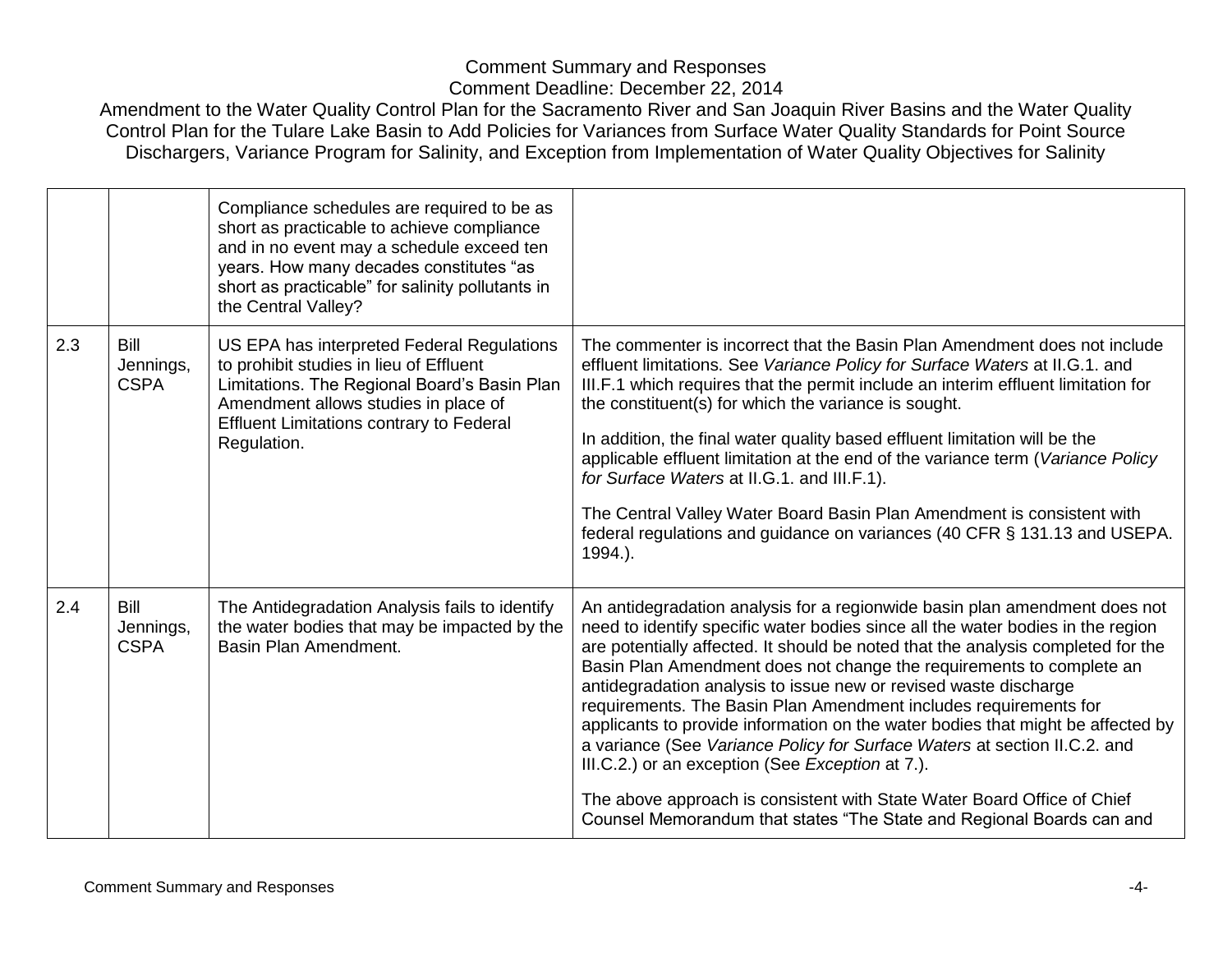|     |                                  |                                                                                                                                                       | should focus their attention on establishing objectives for those situations<br>where objectives most needed to assure protection of beneficial uses,<br>postponing until later site-specific approvals the determination whether<br>discharges in a particular area should be allowed to reduce water quality to<br>the level set by those objectives." (SWRCB. 1987.)<br>Also, see response to Comment 2.8, below.                                                                                                                                                                                                                                                                                                                                                                                                                                                                                                                       |
|-----|----------------------------------|-------------------------------------------------------------------------------------------------------------------------------------------------------|--------------------------------------------------------------------------------------------------------------------------------------------------------------------------------------------------------------------------------------------------------------------------------------------------------------------------------------------------------------------------------------------------------------------------------------------------------------------------------------------------------------------------------------------------------------------------------------------------------------------------------------------------------------------------------------------------------------------------------------------------------------------------------------------------------------------------------------------------------------------------------------------------------------------------------------------|
| 2.5 | Bill<br>Jennings,<br><b>CSPA</b> | The Antidegradation Analysis fails to assess<br>the current water quality in the water bodies<br>that may be impacted by the Basin Plan<br>Amendment. | An antidegradation analysis for a regionwide basin plan amendment<br>potentially affects all water bodies in the region. The Central Valley Water<br>Board is not required to specify the water quality of the individual affected<br>water bodies to amend the Basin Plan. It should be noted that the analysis<br>completed for the Basin Plan Amendment does not change the requirements<br>to complete an antidegradation analysis to issue new or revised waste<br>discharge requirements. The Basin Plan Amendment includes requirements<br>for applicants to provide information on the water quality of the water bodies<br>that might be affected by a variance (See Variance Policy for Surface Waters<br>at section II.C.2. and III.C.2.) or an exception (See Exception at 7.). This<br>approach is consistent with guidance provided by the State Water Board<br>(SWRCB. 1987.).<br>Also, see response to Comment 2.8, below. |
| 2.6 | Bill<br>Jennings,<br><b>CSPA</b> | The Antidegradation Analysis fails to identify<br>the beneficial uses of the water bodies that<br>may be impacted by the Basin Plan<br>Amendment.     | An antidegradation analysis for a regionwide basin plan amendment does not<br>need to identify beneficial uses of specific water bodies since all the water<br>bodies in the region are potentially affected. The Central Valley Water Board<br>identified the potentially affected beneficial uses of Central Valley water<br>bodies in the Staff Report at Section 2.2. It should be noted that the analysis<br>completed for the Basin Plan Amendment does not change the requirements<br>to complete an antidegradation analysis to issue new or revised waste<br>discharge requirements. The Basin Plan Amendment includes requirements                                                                                                                                                                                                                                                                                               |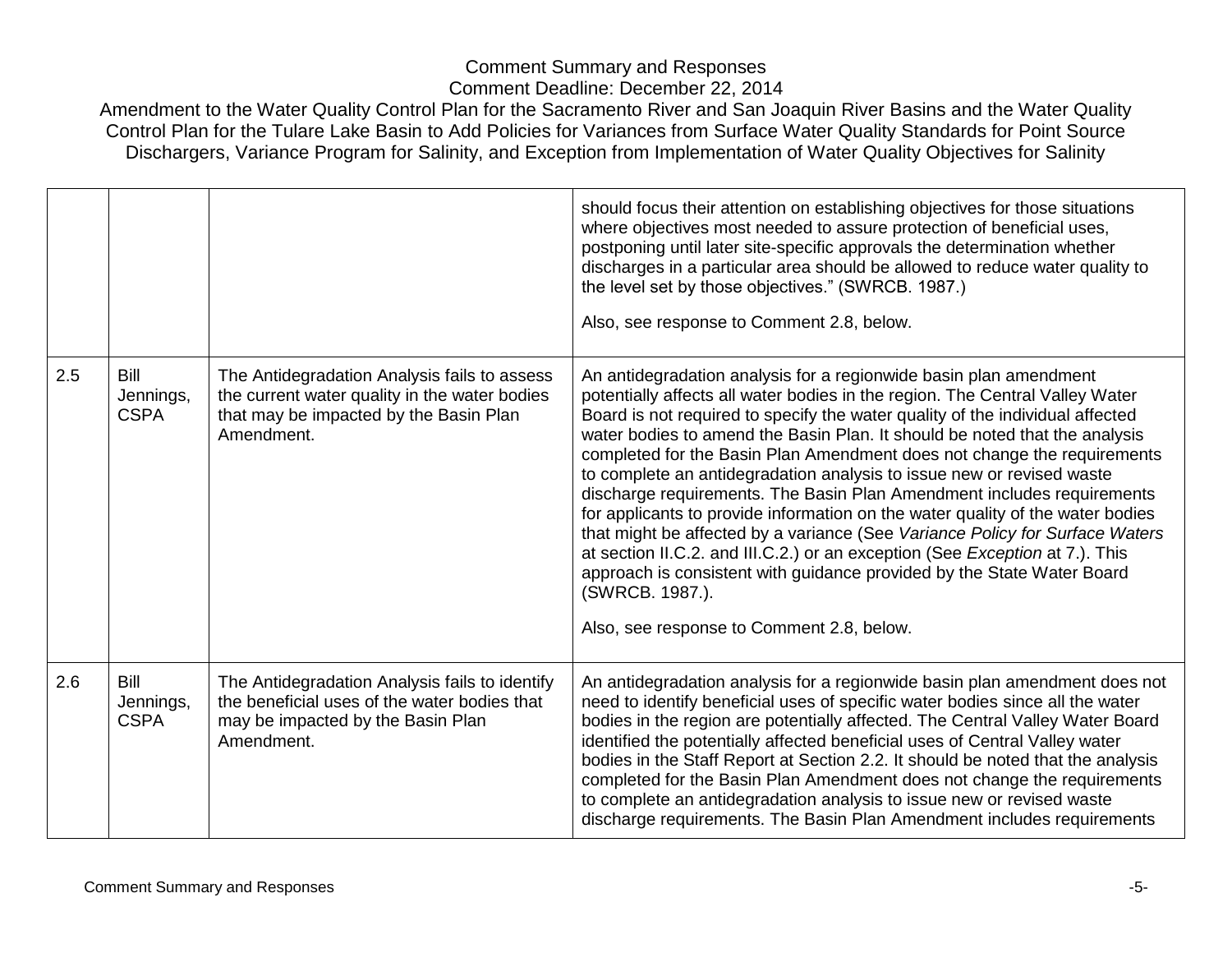|     |                                  |                                                                                                                                                                                     | for applicants to provide information on the water quality of the water bodies<br>that might be affected by a variance (See Variance Policy for Surface Waters<br>at section II.C.2. and III.C.2.) or an exception (See Exception at 7.). This<br>approach is consistent with guidance provided by the State Water Board<br>(SWRCB. 1987.).<br>Also, see response to Comment 2.8, below.                                                                                                                                                                                                                                                                                                                                                                                                                                                                                                                      |
|-----|----------------------------------|-------------------------------------------------------------------------------------------------------------------------------------------------------------------------------------|---------------------------------------------------------------------------------------------------------------------------------------------------------------------------------------------------------------------------------------------------------------------------------------------------------------------------------------------------------------------------------------------------------------------------------------------------------------------------------------------------------------------------------------------------------------------------------------------------------------------------------------------------------------------------------------------------------------------------------------------------------------------------------------------------------------------------------------------------------------------------------------------------------------|
| 2.7 | Bill<br>Jennings,<br><b>CSPA</b> | The Antidegradation Analysis fails to assess<br>the current condition of the designated<br>beneficial uses of the water bodies that may<br>be impacted by the Basin Plan Amendment. | An antidegradation analysis for a regionwide basin plan amendment does not<br>need to assess the condition of specific water bodies since all the water<br>bodies in the region are potentially affected. The current condition of the<br>designated beneficial uses is not necessary since it is the lowering of water<br>quality due to the amendment which must be analyzed. See response to<br>Comment 2.8 for a discussion of how the Central Valley Water Board<br>addressed impacts to designated beneficial uses of water bodies that may be<br>affected by the Basin Plan Amendment.<br>Also, see response to Comment 2.8, below.                                                                                                                                                                                                                                                                    |
| 2.8 | Bill<br>Jennings,<br><b>CSPA</b> | The Antidegradation Analysis fails to assess<br>the potential impacts to the designated<br>beneficial uses of the water bodies that may<br>be impacted by the Basin Plan Amendment. | The Basin Plan Amendment has three parts and the Central Valley Water<br>Board addressed the potential water quality impacts of each of the three parts:<br>1. The first part is the Variance Policy for Surface Waters which contains the<br>procedures for the Central Valley Water Board to issue variances for non-<br>priority pollutants. These individual variances go through a full review process<br>including review by the USEPA. In recognition that a detailed antidegradation<br>analysis cannot be performed at this time, the Central Valley Water Board<br>required applicants for a variance to submit information for the Central Valley<br>Water Board to perform an antidegradation analysis as part of the review of<br>the variance application (See Variance Policy for Surface Waters at section<br>II.C.). For this part of the amendment, the Central Valley Water Board deferred |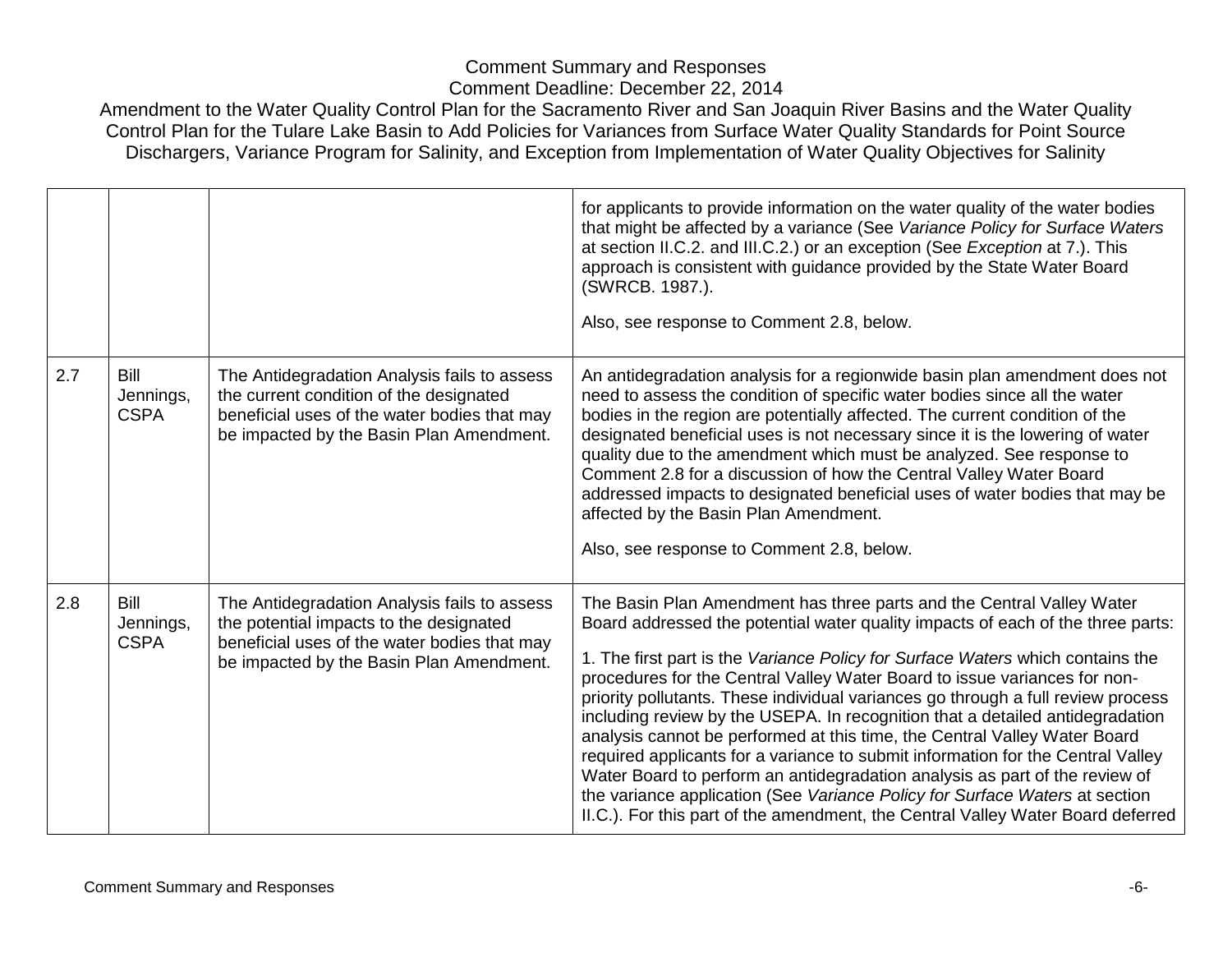|  | the antidegradation analysis until the review of the individual variance                                                                                                                                                                                                                                                                                                                                                                                                                                                                                                                                                                                                                                                                                                                                                                                                                                                                                                                                                                                                                                                                                                                                                                                                                                                                                                                                                                                                                                                                                                                                                                                                                                                                                                                                                                                                                                           |
|--|--------------------------------------------------------------------------------------------------------------------------------------------------------------------------------------------------------------------------------------------------------------------------------------------------------------------------------------------------------------------------------------------------------------------------------------------------------------------------------------------------------------------------------------------------------------------------------------------------------------------------------------------------------------------------------------------------------------------------------------------------------------------------------------------------------------------------------------------------------------------------------------------------------------------------------------------------------------------------------------------------------------------------------------------------------------------------------------------------------------------------------------------------------------------------------------------------------------------------------------------------------------------------------------------------------------------------------------------------------------------------------------------------------------------------------------------------------------------------------------------------------------------------------------------------------------------------------------------------------------------------------------------------------------------------------------------------------------------------------------------------------------------------------------------------------------------------------------------------------------------------------------------------------------------|
|  | applications.<br>2. The second part is the Variance Program for Salinity Water Quality<br>Standards which contains the procedures for the Central Valley Water Board<br>to issue a variance under a multiple variance program. The program is limited<br>to salinity constituents from municipal and domestic wastewater dischargers<br>that have or will implement local pretreatment, source control, and pollution<br>prevention efforts to reduce the effluent concentrations of salinity constituents<br>and are now faced with replacing the municipal water supply with a better<br>quality water or installing costly improvements, such as membrane filtration<br>treatment technology, such that widespread social and economic impacts are<br>expected (See Variance Policy for Surface Waters at section III.A.). For this<br>second part, the Central Valley Water Board analyzed the water quality of the<br>Delta with the discharge from three POTWs using the current effluent quality<br>and the quality of the effluent that would meet the water quality based effluent<br>limitations. The significant finding was that the increase in salinity was slight<br>and localized and the increase would not be detectable at the Delta's<br>compliance locations (See Staff Report at section 4.5.2.C.). Therefore, there is<br>no anticipated effect on beneficial uses. Only POTWs that demonstrate a<br>similar effect on the receiving waters will be eligible for a salinity variance<br>under the multiple variance program (See Variance Policy for Surface Waters<br>at section III.C.7.). For POTWs that have a similar effect on their receiving<br>water as the three case study POTWs, the degradation from a variance will be<br>imperceptible. Dischargers that cannot demonstrate a similar effect on the<br>receiving water as the case study POTWs but would like to apply for a |
|  | variance will need to apply under the general variance and include the<br>information for an antidegradation analysis. The antidegradation analysis done<br>for this part of the Basin Plan Amendment does not change the requirements                                                                                                                                                                                                                                                                                                                                                                                                                                                                                                                                                                                                                                                                                                                                                                                                                                                                                                                                                                                                                                                                                                                                                                                                                                                                                                                                                                                                                                                                                                                                                                                                                                                                             |
|  | for an antidegradation analysis when renewing the permit.                                                                                                                                                                                                                                                                                                                                                                                                                                                                                                                                                                                                                                                                                                                                                                                                                                                                                                                                                                                                                                                                                                                                                                                                                                                                                                                                                                                                                                                                                                                                                                                                                                                                                                                                                                                                                                                          |
|  | 3. The third part is the <i>Exception Program</i> which contains the procedures for                                                                                                                                                                                                                                                                                                                                                                                                                                                                                                                                                                                                                                                                                                                                                                                                                                                                                                                                                                                                                                                                                                                                                                                                                                                                                                                                                                                                                                                                                                                                                                                                                                                                                                                                                                                                                                |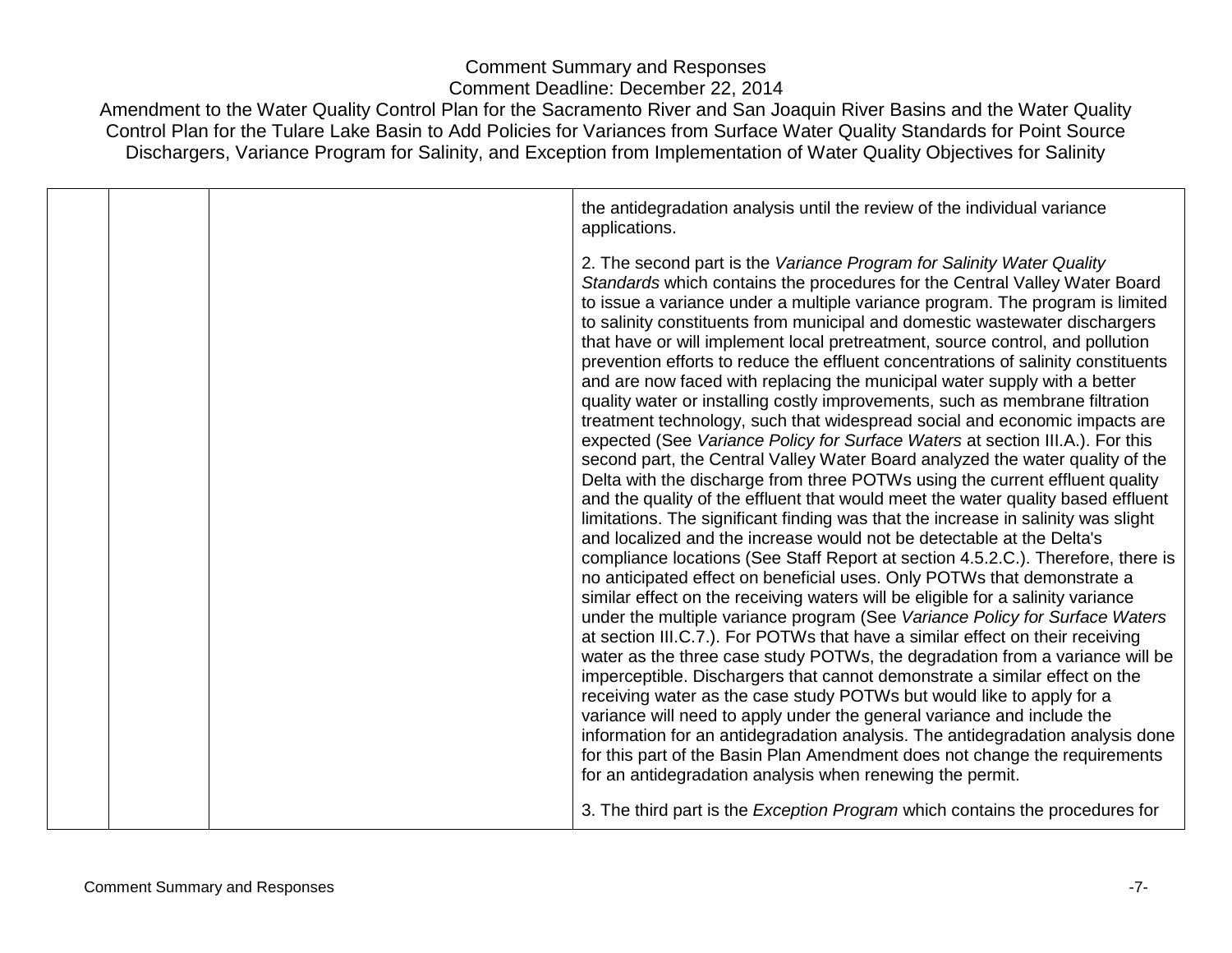|      |                                  |                                                                                                                                                          | obtaining an exception from meeting salinity limits in the waste discharge<br>requirements. The Central Valley Water Board already has the authority to<br>include time schedules in waste discharge requirements (Wat. Code, §<br>13263), which is essentially the same as the exception. The Basin Plan<br>Amendment provides better oversight and transparency concerning what a<br>discharger has to demonstrate in order to allow for a time schedule for salinity<br>constituents. The antidegradation analysis for this part of the Basin Plan<br>Amendment was completed using information from the Fresno-Clovis<br>Metropolitan Regional Wastewater Reclamation Facility. A potential effect on<br>water quality was identified and the Staff Report discusses the potential<br>impacts to beneficial uses in section 4.5.3. It should be noted that the analysis<br>completed for the Basin Plan Amendment does not change the requirements<br>to complete an antidegradation analysis to issue new or revised waste<br>discharge requirements.<br>The above is consistent with guidance provided by the State Water Board in |
|------|----------------------------------|----------------------------------------------------------------------------------------------------------------------------------------------------------|------------------------------------------------------------------------------------------------------------------------------------------------------------------------------------------------------------------------------------------------------------------------------------------------------------------------------------------------------------------------------------------------------------------------------------------------------------------------------------------------------------------------------------------------------------------------------------------------------------------------------------------------------------------------------------------------------------------------------------------------------------------------------------------------------------------------------------------------------------------------------------------------------------------------------------------------------------------------------------------------------------------------------------------------------------------------------------------------------------------------------------------|
|      |                                  |                                                                                                                                                          | an Office of the Chief Counsel, October 7, 1987 Memorandum on Federal<br>Antidegradation Policy. (SWRCB. 1987.)                                                                                                                                                                                                                                                                                                                                                                                                                                                                                                                                                                                                                                                                                                                                                                                                                                                                                                                                                                                                                          |
|      |                                  |                                                                                                                                                          | In addition to analyzing the effect of the Basin Plan Amendment, a variance or<br>an exception is only applicable for a limited time of up to ten years. At the end<br>of the variance or exception term, the applicable water quality based effluent<br>limitation or groundwater limitation will be in effect.                                                                                                                                                                                                                                                                                                                                                                                                                                                                                                                                                                                                                                                                                                                                                                                                                         |
| 2.9  | Bill<br>Jennings,<br><b>CSPA</b> | The Antidegradation Analysis fails to assess<br>the current quality of the wastewater<br>discharges that may be impacted by the<br>Basin Plan Amendment. | An antidegradation analysis was conducted for the changes that result from<br>the Basin Plan Amendment. Assessment of effluent quality from individual<br>dischargers is conducted under each permitting action where the variance is<br>implemented. Also, see response to Comment 2.8, above.                                                                                                                                                                                                                                                                                                                                                                                                                                                                                                                                                                                                                                                                                                                                                                                                                                          |
| 2.10 | Bill<br>Jennings,                | The Antidegradation Analysis fails to assess<br>the potential water quality of the wastewater                                                            | See response to Comment 2.8. The Basin Plan Amendment has three parts<br>and the Central Valley Water Board addressed the potential water quality                                                                                                                                                                                                                                                                                                                                                                                                                                                                                                                                                                                                                                                                                                                                                                                                                                                                                                                                                                                        |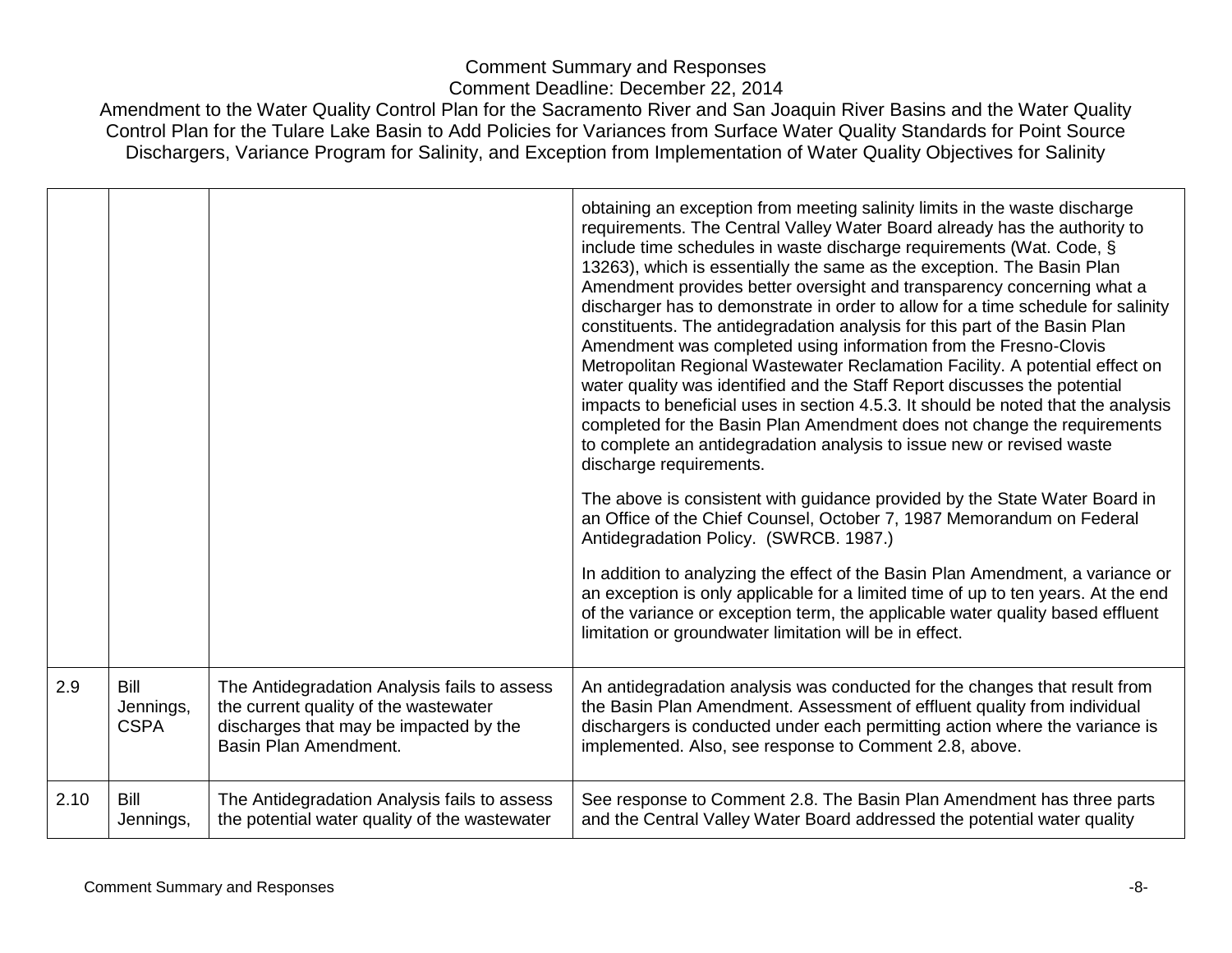|      | <b>CSPA</b>                      | discharges if they are granted coverage<br>under the Basin Plan Amendment.                                                                                                                                                                                                                                                                                                                                                                                                                                                                                                                                | impacts of each of the three parts. In addition, the analysis done for the Basin<br>Plan Amendment does not change the requirements for an antidegradation<br>analysis when issuing new or revised NPDES permits, waste discharge<br>requirements or conditional waivers. This approach is consistent with<br>guidance provided by the State Water Board (SWRCB. 1987.).                                                                                                                                                                                                                                                                                                                                                                                                                                                                         |
|------|----------------------------------|-----------------------------------------------------------------------------------------------------------------------------------------------------------------------------------------------------------------------------------------------------------------------------------------------------------------------------------------------------------------------------------------------------------------------------------------------------------------------------------------------------------------------------------------------------------------------------------------------------------|--------------------------------------------------------------------------------------------------------------------------------------------------------------------------------------------------------------------------------------------------------------------------------------------------------------------------------------------------------------------------------------------------------------------------------------------------------------------------------------------------------------------------------------------------------------------------------------------------------------------------------------------------------------------------------------------------------------------------------------------------------------------------------------------------------------------------------------------------|
| 2.11 | Bill<br>Jennings,<br><b>CSPA</b> | The Regional Board's Final Staff Report,<br>pages 59 and 61, state that: "Salinity<br>Reduction Study Work Plans and salinity-<br>based watershed management plan in<br>NPDES permits, WDRs, and conditional<br>waivers. These plans are considered to be<br>best practicable treatment and control for<br>salinity constituents since they include<br>consideration of all measures short of end-of-<br>pipe treatment." The Antidegradation<br>Analysis does not assess best practicable<br>treatment and control at existing wastewater<br>treatment facilities and fails to discuss land<br>disposal. | In addition to the discussion found on pages 59 and 61, the Central Valley<br>Water Board identified options available to POTWs to reduce salinity (see<br>Staff Report at section 4.5.2.B.). The Central Valley Water Board Executive<br>Officer has exercised her authority to make minor, non-substantive changes to<br>the amendment to add an additional paragraph regarding land disposal to the<br>Staff Report. The Central Valley Water Board recognized that the only option<br>that assures compliance is end-of-pipe treatment. However, the Central Valley<br>Water Board also recognized the cost and difficulty of implementing end-of-<br>pipe treatment and included an analysis showing that end-of-pipe treatment is<br>expensive and had greenhouse gas emissions without improving water quality<br>in the receiving water. |
| 2.12 | Bill<br>Jennings,<br><b>CSPA</b> | The State's Antidegradation Policy requires<br>that: "Any activity which produces a waste or<br>increased volume or concentration will be<br>required to meet waste discharge<br>requirements which will result in the best<br>practicable treatment or control of the<br>discharge necessary to assure that a<br>pollution or nuisance will not occur and the<br>highest water quality with maximum benefit to<br>the people of the state will be maintained."                                                                                                                                           | The Central Valley Water Board addressed the Antidegradation Policy by first<br>maintaining the existing quality of the water by including an interim<br>performance-based effluent limitation. (Variance Policy for Surface Waters at<br>II.G.1. and III.F.1. and Exception at 4.) Next, to assure that best practicable<br>treatment or control is implemented, the Central Valley Water Board requires<br>applicants for variances and exceptions to provide information on methods for<br>removing and reducing concentrations and loadings of pollutants and to<br>include plans for implementing the reasonable methods in pollution prevention<br>plans, Salinity Reduction Study Work Plans or salinity-based watershed<br>management plans. Implementation of these plans is expected to result in                                      |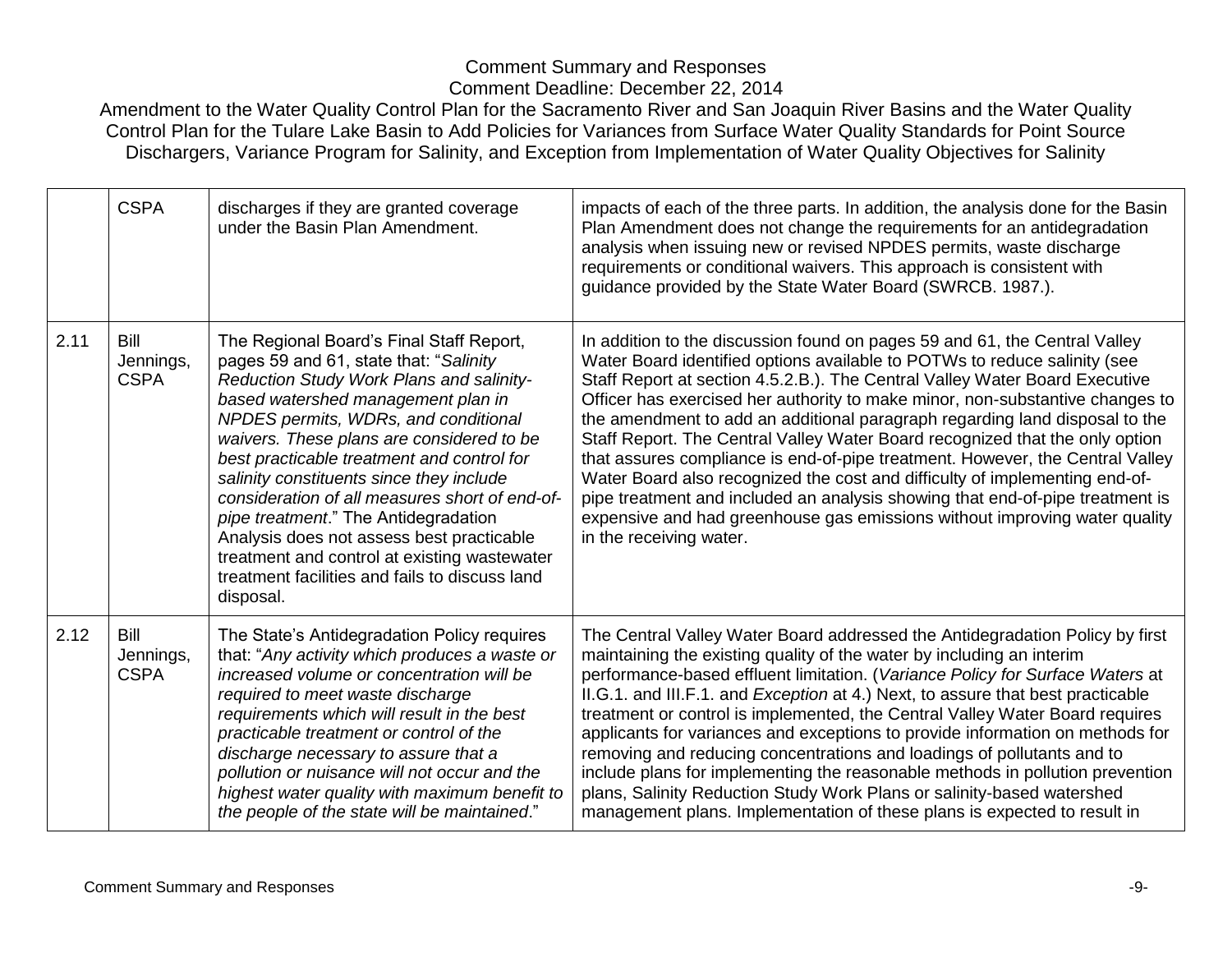|      |                                  | Pollution is defined in the California Water<br>Code as: "Pollution" means an alteration of<br>the quality of the waters of the state by waste<br>to a degree which unreasonably affects either<br>of the following: (A) the waters for beneficial<br>uses. (B) Facilities which serve these<br>beneficial uses. (2) "Pollution" may include<br>"contamination."" The Regional Board's<br>Basin Plan Amendment allows for<br>wastewater dischargers to pollute (exceed<br>water quality standards and criteria which<br>have been shown to be necessary to protect<br>the beneficial uses of surface and/or ground<br>water) water of the state for ten years. | water quality improvements. (Variance Policy for Surface Waters at II.G.2. and<br>III.F.2., and <i>Exception</i> at 5.) So the Central Valley Water Board is not allowing<br>additional degradation but is requiring the implementation of methods to<br>reduce the discharge of pollutants.<br>The Central Valley Water Board recognizes that these reductions are not<br>sufficient to achieve the water quality based effluent limitations and therefore<br>some degradation will continue. However, the Antidegradation Policy does not<br>require immediate compliance and the Policy does not prohibit time schedules<br>or variances to allow time to develop a long-term solution to salt and nutrient<br>concerns in the Central Valley Region or for dischargers to identify and<br>implement management practices that work for their industries. The variance<br>coupled with the CV-SALTS effort will work to provide such solutions.                                                                                                                                                                                                                                                                                                                                                        |
|------|----------------------------------|----------------------------------------------------------------------------------------------------------------------------------------------------------------------------------------------------------------------------------------------------------------------------------------------------------------------------------------------------------------------------------------------------------------------------------------------------------------------------------------------------------------------------------------------------------------------------------------------------------------------------------------------------------------|-----------------------------------------------------------------------------------------------------------------------------------------------------------------------------------------------------------------------------------------------------------------------------------------------------------------------------------------------------------------------------------------------------------------------------------------------------------------------------------------------------------------------------------------------------------------------------------------------------------------------------------------------------------------------------------------------------------------------------------------------------------------------------------------------------------------------------------------------------------------------------------------------------------------------------------------------------------------------------------------------------------------------------------------------------------------------------------------------------------------------------------------------------------------------------------------------------------------------------------------------------------------------------------------------------------|
| 2.13 | Bill<br>Jennings,<br><b>CSPA</b> | The Regional Board's assessment of levels<br>of salinity and the impacts to beneficial uses<br>based on a lowest conductivity level of 700<br>umhos/cm is not protective of the Freshwater<br>Aquatic Life and Industrial beneficial uses of<br>the receiving streams in the Central Valley.<br>Assessing protection of all beneficial uses<br>would change the "small incremental<br>increase" conclusions reached by the<br>Regional Board and their consultant's Report.<br>The Antidegradation Analysis fails to assess<br>protection of all of the designated beneficial<br>uses of the applicable receiving streams.                                     | The Central Valley Water Board conducted the assessment of POTW impacts<br>on the Delta for the Variance Program for Salinity Water Quality Standards.<br>This part of the amendment is only applicable to POTWs that demonstrate that<br>they are similar to the case studies. For the case studies (the cities of<br>Manteca, Stockton, and Tracy), the incremental increase in salinity between<br>maintaining their existing effluent quality compared to the effluent quality that<br>meets their applicable water quality based effluent limitations (WQBELs)<br>ranged from 1 to 18 umhos/cm within the vicinity of the discharge. Modeling<br>indicated that the effect decreased with distance from the discharge point and<br>there would be no detectable change to EC at the compliance points identified<br>in the Bay-Delta Plan. The electrical conductivity of 700 umhos/cm was used<br>only for the WQBELs since this conductivity level is the established water<br>quality objective for the receiving waters for the case study cities. Other<br>POTWs that apply for a variance under the Variance Program will need to<br>make a demonstration that they will have a similar negligible effect on their<br>receiving water quality using the applicable WQBELs for their situation. |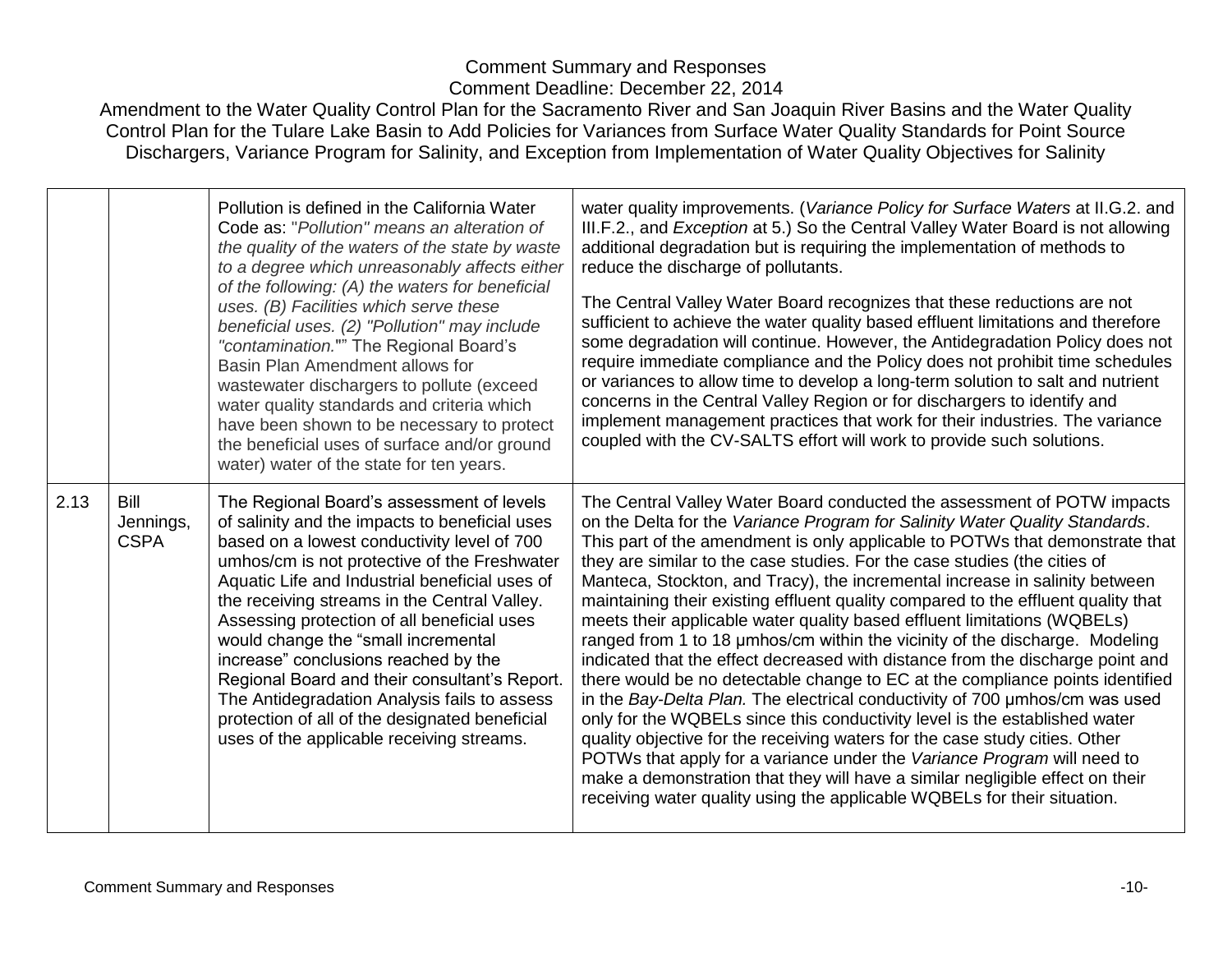| 2.14 | Bill<br>Jennings,<br><b>CSPA</b> | The Regional Board and their cited Report<br>did not statistically project the maximum<br>possible pollutant concentrations when<br>assessing the receiving stream would only<br>realize a "small incremental increase" in<br>pollutants and under the State and Federal<br>regulations any exceedance of standards and<br>objectives is significant and worthy of<br>establishing limitations.<br>The Regional Board's analysis is limited and<br>flawed. For example, Regional Board Order<br>No. R5-2007-0116, for Bell Carter Olive<br>Company and the City of Corning, allows<br>79,800 pounds per day of total dissolved<br>solids (TDS), based on a flow rate of 1 mgd<br>and a concentration of 9,560 mg/l of TDS to<br>be discharged into the Sacramento River as<br>a daily maximum. Obviously, the incremental<br>increase in salinity levels as compared to<br>water quality standards in much more than a<br>"small incremental increase". The Regional<br>Board's assessment of impacts to the entire<br>Basin, based on a 3 municipalities, is<br>misleading and incomplete. | The Central Valley Water Board's amendment has several parts. There is the<br>authority to issue variances that will be subject to USEPA approval and then<br>there is the authority to issue variances for dischargers that are similar to the<br>POTWs that the Central Valley Water Board analyzed. The Central Valley<br>Water Board's salinity analysis was for dischargers that fall under the second<br>part of the amendment. These dischargers are limited to POTWs that can<br>demonstrate an incremental increase in receiving water salinity similar to the<br>case study cities. It is not clear why the commenter believes that the Central<br>Valley Water Board is required to statistically project the maximum possible<br>pollutant concentrations when assessing impact to receiving waters. The<br>analysis completed by the Central Valley Water Board for the case study cities<br>represented reasonable worst-case conditions as established by a<br>stakeholder group that included the California Sportfishing Protection Alliance<br>(DWR. 2007). For the case study cities, the incremental increase in salinity<br>between maintaining their existing effluent quality compared to the effluent<br>quality that meets their applicable water quality based effluent limitations<br>(WQBELs) ranged from 1 to 18 µmhos/cm within the vicinity of the discharge.<br>Modeling indicated that the effect decreased with distance from the discharge<br>point and there would be no detectable change to EC at the compliance points<br>identified in the Bay-Delta Plan. So, the Central Valley Water Board provided<br>a reasonable worst-case incremental increase in the receiving water when it<br>concluded that the incremental increase was small.<br>Dischargers under the first part of the Basin Plan Amendment will need to<br>provide sufficient information to assess the effect on receiving water quality of<br>allowing a variance. Individual variances under this part of the Basin Plan<br>Amendment must be approved by USEPA before they are effective. And the<br>Central Valley Water Board has discretion on whether to grant any variance. |
|------|----------------------------------|---------------------------------------------------------------------------------------------------------------------------------------------------------------------------------------------------------------------------------------------------------------------------------------------------------------------------------------------------------------------------------------------------------------------------------------------------------------------------------------------------------------------------------------------------------------------------------------------------------------------------------------------------------------------------------------------------------------------------------------------------------------------------------------------------------------------------------------------------------------------------------------------------------------------------------------------------------------------------------------------------------------------------------------------------------------------------------------------|-----------------------------------------------------------------------------------------------------------------------------------------------------------------------------------------------------------------------------------------------------------------------------------------------------------------------------------------------------------------------------------------------------------------------------------------------------------------------------------------------------------------------------------------------------------------------------------------------------------------------------------------------------------------------------------------------------------------------------------------------------------------------------------------------------------------------------------------------------------------------------------------------------------------------------------------------------------------------------------------------------------------------------------------------------------------------------------------------------------------------------------------------------------------------------------------------------------------------------------------------------------------------------------------------------------------------------------------------------------------------------------------------------------------------------------------------------------------------------------------------------------------------------------------------------------------------------------------------------------------------------------------------------------------------------------------------------------------------------------------------------------------------------------------------------------------------------------------------------------------------------------------------------------------------------------------------------------------------------------------------------------------------------------------------------------------------------------------------------------------------------------------------------------------------------------------------|
| 2.15 | Bill                             | The Regional Board concludes that allowing                                                                                                                                                                                                                                                                                                                                                                                                                                                                                                                                                                                                                                                                                                                                                                                                                                                                                                                                                                                                                                                  | See response to Comment 2.13. For the Variance Program for Salinity Water                                                                                                                                                                                                                                                                                                                                                                                                                                                                                                                                                                                                                                                                                                                                                                                                                                                                                                                                                                                                                                                                                                                                                                                                                                                                                                                                                                                                                                                                                                                                                                                                                                                                                                                                                                                                                                                                                                                                                                                                                                                                                                                     |
|      | Jennings,                        | a ten year exemption from salinity standards                                                                                                                                                                                                                                                                                                                                                                                                                                                                                                                                                                                                                                                                                                                                                                                                                                                                                                                                                                                                                                                | Quality Standards the Central Valley Water Board demonstrated that requiring                                                                                                                                                                                                                                                                                                                                                                                                                                                                                                                                                                                                                                                                                                                                                                                                                                                                                                                                                                                                                                                                                                                                                                                                                                                                                                                                                                                                                                                                                                                                                                                                                                                                                                                                                                                                                                                                                                                                                                                                                                                                                                                  |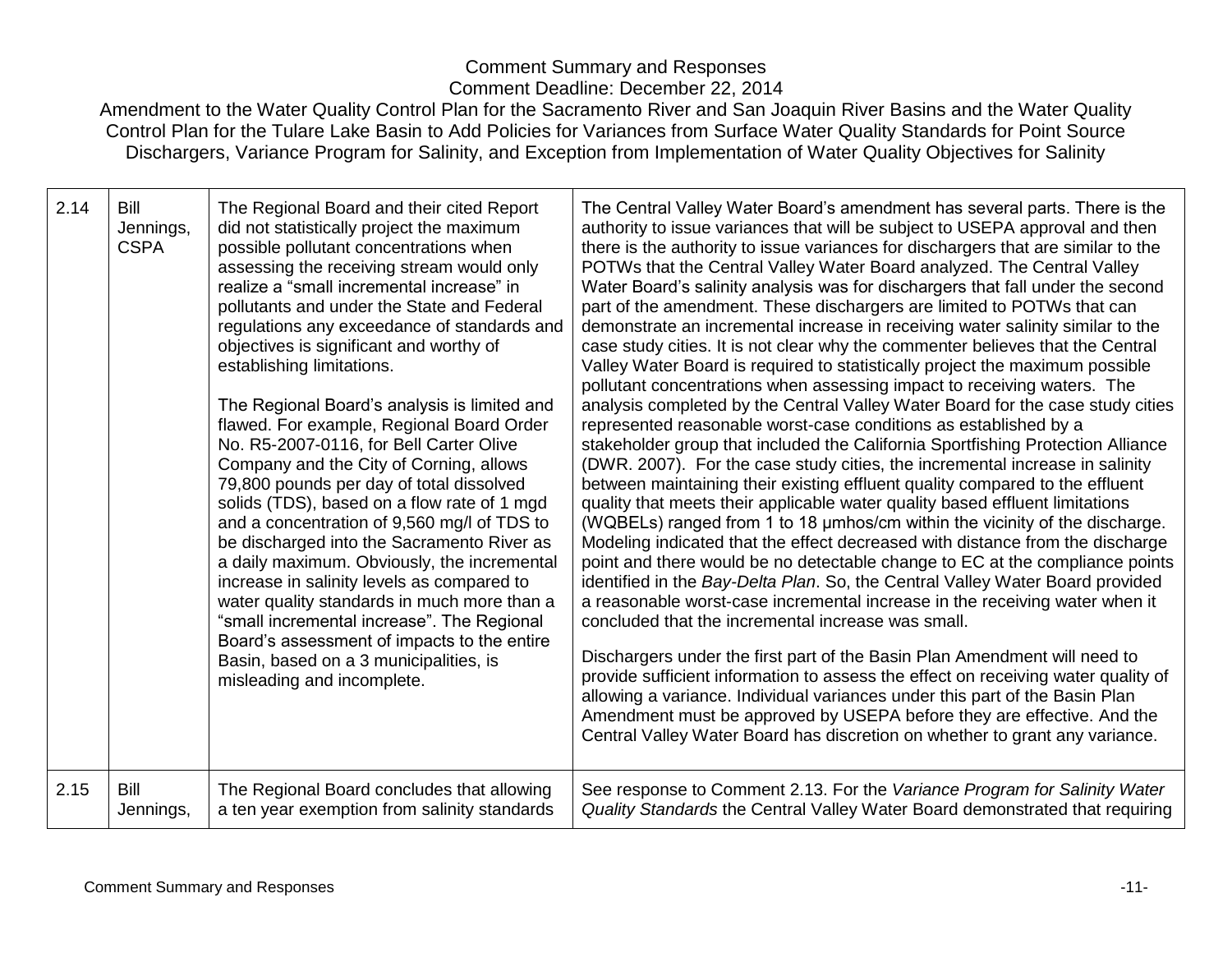| <b>CSPA</b> | is in the best interest of the people of<br>California based on their analysis that<br>reverse osmosis (RO) is expensive and the<br>resulting sewer fees are unwarranted and<br>unreasonable. The Regional Board did not<br>assess the costs to all Californians if salinity<br>standards are allowed to be exceeded.<br>The Regional Board fails to assess the costs<br>to industry for the existing salinity levels and<br>failure to protect the Industrial Beneficial use<br>of receiving waters resulting in the necessity<br>to install RO prior to using the water. What<br>are the costs to Californians for products<br>produced by industry when RO systems must<br>be installed in order to use the water to<br>produce their products? How will the costs to<br>industry and consumers increase as salinity<br>levels increase under the Regional Board's<br>Basin Plan amendment?<br>It is doubtful the Californians would agree<br>that it is in their best interest that individual<br>communities benefit by reduced sewer rates<br>while food prices and the prices for other<br>goods and services increase due to the<br>failure to adequately regulate salt levels in | dischargers to meet their water quality based effluent limitations will not<br>improve ambient water quality. Since there is no improvement in ambient<br>water quality, there is no change in salinity quality for agricultural and<br>industrial users of the receiving water. So, there is no cost to agriculture or<br>industry for the production of goods and services from granting salinity<br>variances or exceptions. It should be noted that the analysis completed for the<br>Basin Plan Amendment does not change the requirements to complete an<br>antidegradation analysis to issue new or revised waste discharge<br>requirements. The Basin Plan Amendment includes requirements for<br>applicants to provide information on the water quality of the water bodies that<br>might be affected by a variance (See Variance Policy for Surface Waters at<br>section II.C.2. and III.C.2.) or an exception (See Exception at 7.). This<br>approach is consistent with guidance provided by the State Water Board<br>(SWRCB. 1987.). |
|-------------|-------------------------------------------------------------------------------------------------------------------------------------------------------------------------------------------------------------------------------------------------------------------------------------------------------------------------------------------------------------------------------------------------------------------------------------------------------------------------------------------------------------------------------------------------------------------------------------------------------------------------------------------------------------------------------------------------------------------------------------------------------------------------------------------------------------------------------------------------------------------------------------------------------------------------------------------------------------------------------------------------------------------------------------------------------------------------------------------------------------------------------------------------------------------------------------------|---------------------------------------------------------------------------------------------------------------------------------------------------------------------------------------------------------------------------------------------------------------------------------------------------------------------------------------------------------------------------------------------------------------------------------------------------------------------------------------------------------------------------------------------------------------------------------------------------------------------------------------------------------------------------------------------------------------------------------------------------------------------------------------------------------------------------------------------------------------------------------------------------------------------------------------------------------------------------------------------------------------------------------------------------|
|             | wastewater discharges. Californians have<br>routinely voted for bonds and tax measure<br>that support clean water: the Regional<br>Board's conclusions that all of California<br>would support dirty water in favor of lower                                                                                                                                                                                                                                                                                                                                                                                                                                                                                                                                                                                                                                                                                                                                                                                                                                                                                                                                                              |                                                                                                                                                                                                                                                                                                                                                                                                                                                                                                                                                                                                                                                                                                                                                                                                                                                                                                                                                                                                                                                   |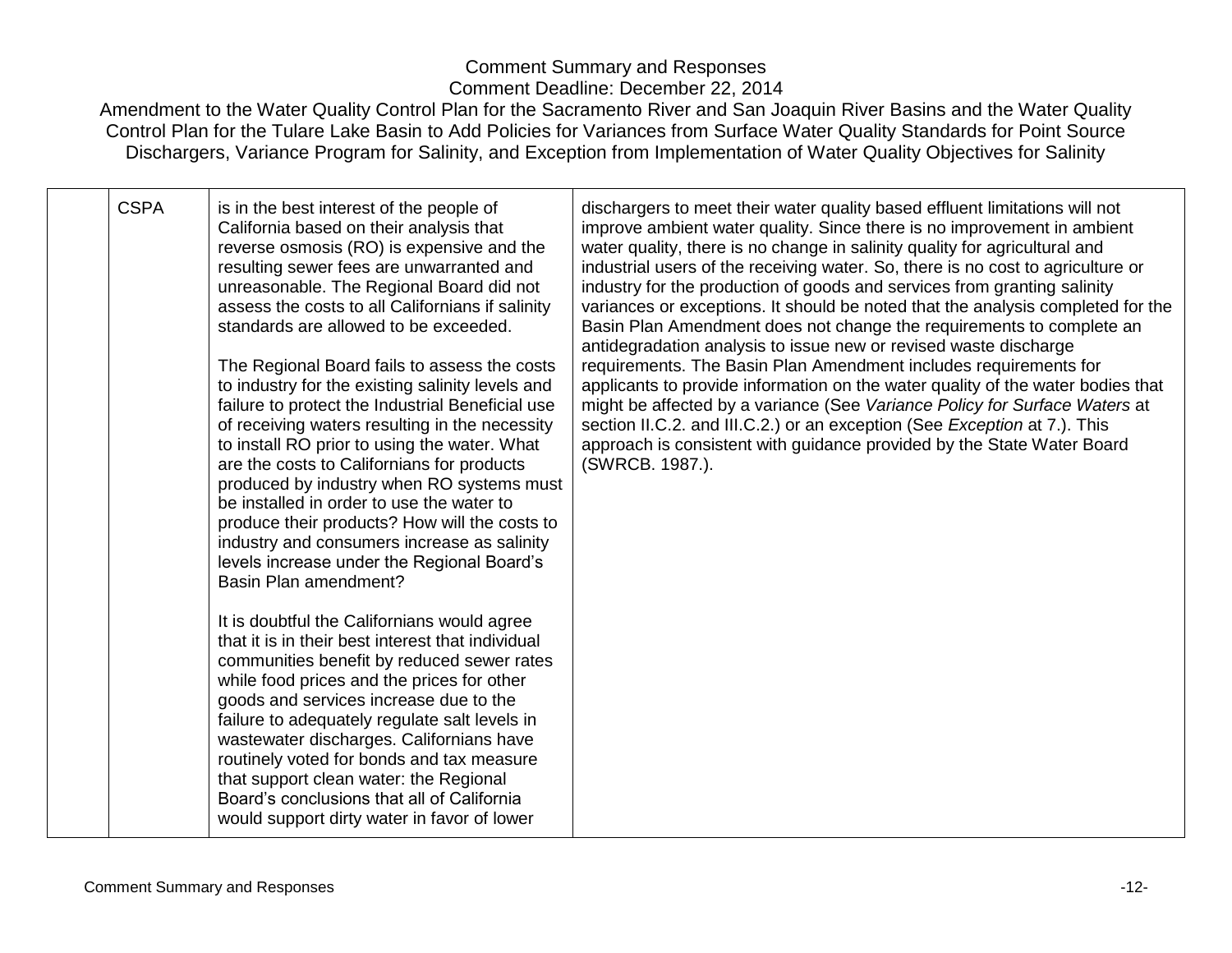|      |                                  | sewer rates in a few communities in the<br>Central Valley. The Regional Board has<br>failed to assess the true costs associated<br>with their Basin Plan amendment.                                                                                                                                                                                                                                                                                                                                                                                                                                                                                                                                                                                                                                                                                                                                                                                                                                                                                                                                                                                                                                                                                        |                                                                                                                                                                                                                                                                                                                                                                                                                                                                                                                                                                                                                                                                                                                                                     |
|------|----------------------------------|------------------------------------------------------------------------------------------------------------------------------------------------------------------------------------------------------------------------------------------------------------------------------------------------------------------------------------------------------------------------------------------------------------------------------------------------------------------------------------------------------------------------------------------------------------------------------------------------------------------------------------------------------------------------------------------------------------------------------------------------------------------------------------------------------------------------------------------------------------------------------------------------------------------------------------------------------------------------------------------------------------------------------------------------------------------------------------------------------------------------------------------------------------------------------------------------------------------------------------------------------------|-----------------------------------------------------------------------------------------------------------------------------------------------------------------------------------------------------------------------------------------------------------------------------------------------------------------------------------------------------------------------------------------------------------------------------------------------------------------------------------------------------------------------------------------------------------------------------------------------------------------------------------------------------------------------------------------------------------------------------------------------------|
| 2.16 | Bill<br>Jennings,<br><b>CSPA</b> | In additions to increased sewer rates, the<br>increased production of greenhouse gasses<br>associated with the increased power usage<br>from RO units is the only other reason cited<br>why the Basin Plan amendment would be in<br>the best interest of the people of California. It<br>is interesting that the Regional Board should<br>cite increased power use and the<br>corresponding greenhouse gas emissions as<br>their reason for allowing degraded water<br>quality. We could not find a single example of<br>the Regional Board denying an expansion of<br>any wastewater systems due to greenhouse<br>gas production. The Regional Board, in<br>allowing increased and expanded wastewater<br>treatment systems often defends their<br>decision to allow such increases based on<br>jobs and has not mentioned greenhouse<br>gasses. The Regional Board also fails to<br>assess the current and increased<br>greenhouse gas production due to industrial<br>uses of RO due to high salinity levels. The<br>Regional Board does not assess the impacts<br>of degraded water quality as compared to the<br>production of greenhouse gasses and also<br>fails to look at alternative energy sources for<br>the RO units such as solar power. The | The Commenter is mistaken that the Central Valley Water Board has not<br>considered greenhouse gas emissions in the context of requiring UV<br>disinfection. The Central Valley Water Board made such a finding in Order R5-<br>2013-0124 (see Finding 9).<br>The wastewater rates and the greenhouse gas emissions are not the sole<br>reason that the Central Valley Water Board concluded that the salinity<br>variance was in the best interest of the people of the State. The Central Valley<br>Water Board concluded that the lack of improvement in water quality (See<br>response to Comment 2.13) coupled with the increased wastewater rates and<br>greenhouse gas emissions was not in the best interest of the people of the<br>State. |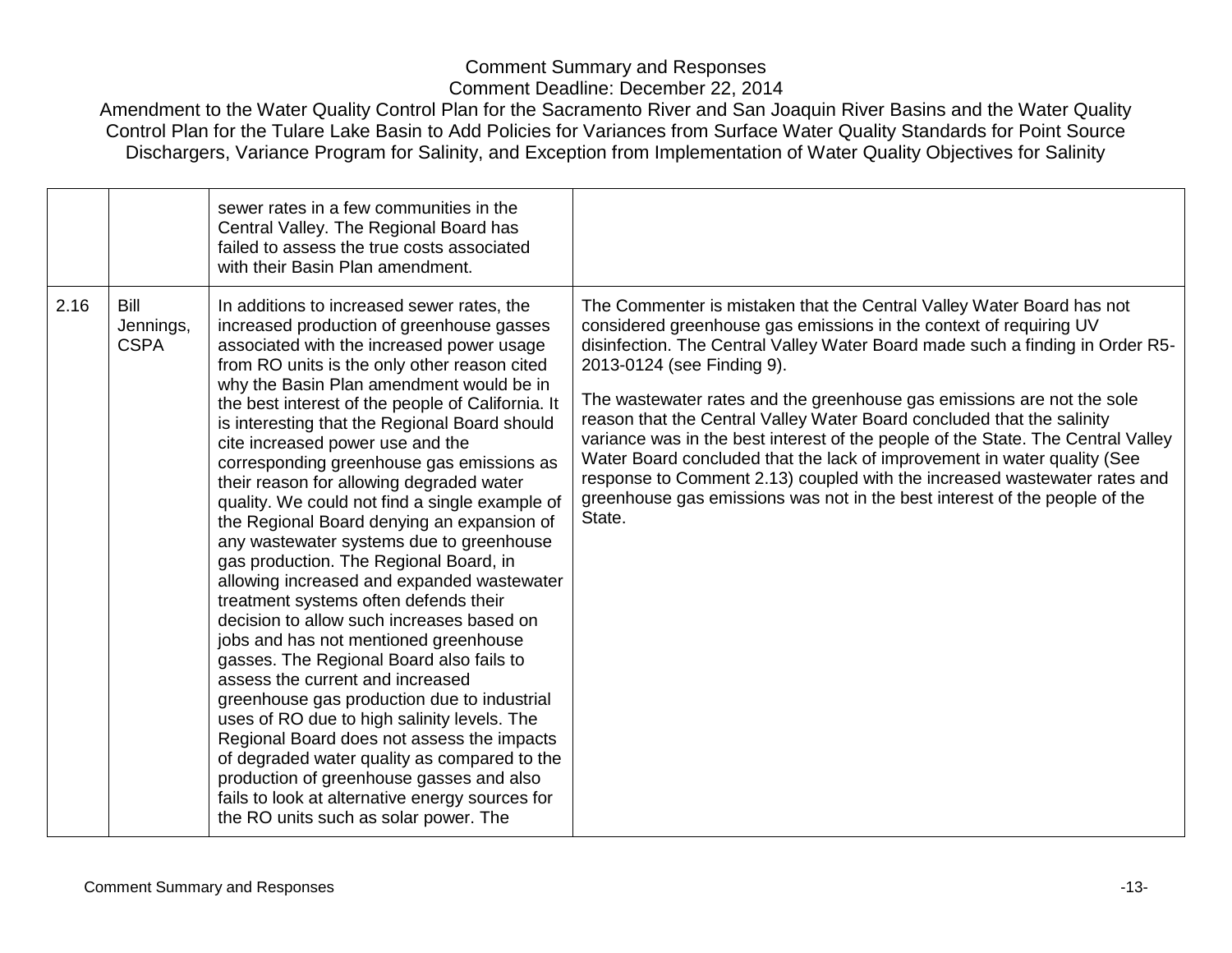|      |                                  | Regional Board has routinely required the<br>use of ultraviolet (UV) light in place of<br>chlorine for the disinfection of wastewater;<br>UV disinfection uses significantly more power<br>than using chemical disinfection, yet the<br>Regional Board has failed to discuss<br>greenhouse gas production when requiring<br>UV disinfection. |                                                                                                                                                                                                                                                                                                                                                                                                                                                                                                                                                                                                                                                                                                                                                                                                                                                                                                                                                                                                                                                                  |
|------|----------------------------------|----------------------------------------------------------------------------------------------------------------------------------------------------------------------------------------------------------------------------------------------------------------------------------------------------------------------------------------------|------------------------------------------------------------------------------------------------------------------------------------------------------------------------------------------------------------------------------------------------------------------------------------------------------------------------------------------------------------------------------------------------------------------------------------------------------------------------------------------------------------------------------------------------------------------------------------------------------------------------------------------------------------------------------------------------------------------------------------------------------------------------------------------------------------------------------------------------------------------------------------------------------------------------------------------------------------------------------------------------------------------------------------------------------------------|
| 2.17 | Bill<br>Jennings,<br><b>CSPA</b> | The Regional Board's Antidegradation<br>analysis fails to discuss groundwater<br>discharges and the fact the lining wastewater<br>disposal ponds, rather than RO, is likely<br>BPTC. While the Basin Plan Amendment<br>also exempts land disposal systems, the<br>discussions and analysis appears to be<br>solely based on surface waters.  | The Central Valley Water Board's amendment has several parts. One of the<br>parts is a policy on granting an exception from effluent limitations and<br>groundwater limitations for salinity constituents. The Exception Policy is the<br>application and approval procedures for a time schedule as authorized in<br>Water Code section 13263(c). For this part, the Central Valley Water Board<br>included an analysis of the City of Fresno's wastewater treatment plant to<br>demonstrate the type of information that would be required in the application<br>for an exception. The analysis conducted in the amendment does not change<br>the requirements for conducting an antidegradation analysis when the Central<br>Valley Water Board considers waste discharge requirements that include an<br>exception. When considering individual permitting actions, the Central Valley<br>Water Board may determine that other management or treatment practices,<br>such as lining wastewater disposal ponds, are best practicable treatment or<br>control. |
| 2.18 | Bill<br>Jennings,<br><b>CSPA</b> | The Regional Board states that the surface<br>water conditions are largely due to sources<br>other than municipalities and industrial<br>wastewater discharges. The Regional<br>Board's argument seems to be that they have<br>failed to adequately regulate agricultural<br>discharges and therefore assimilative                           | State Water Board Order WQ 2005-0005 identifies methods of meeting the<br>salinity objectives for the Delta. These methods did not include regulation of<br>the NPDES dischargers so the Central Valley Water Board was correct in its<br>summary of the situation. The Central Valley Water Board's amendment<br>provides the Regional Water Board with regulatory flexibility in these cases.<br>The Central Valley Water Board's amendment does not obligate the Regional<br>Water Board to grant the variances or exceptions. In addition, if the Central                                                                                                                                                                                                                                                                                                                                                                                                                                                                                                    |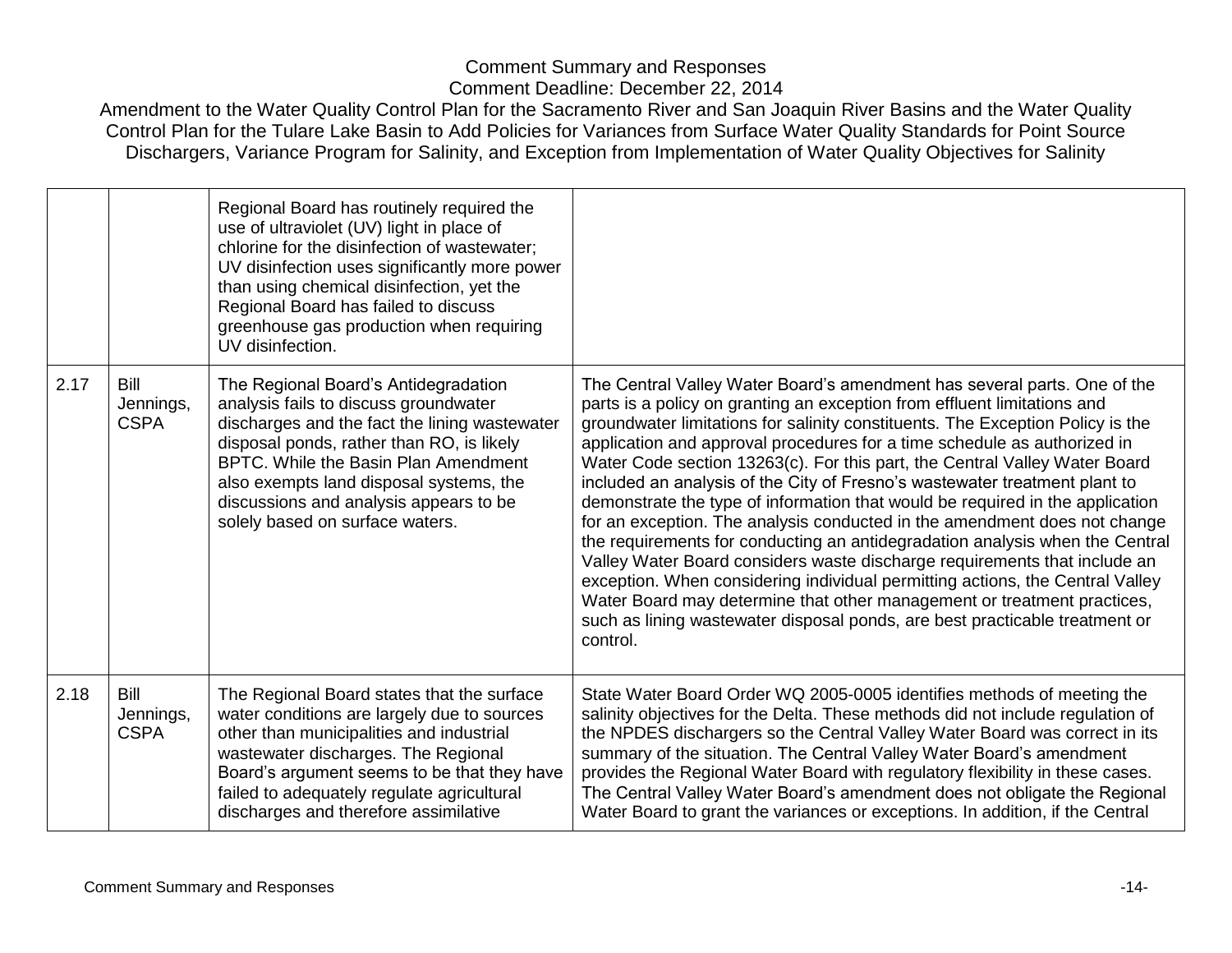|      |                                  | capacity for municipalities does not exist.<br>This would not eliminate the need to properly<br>regulate municipal and industrial wastewater<br>discharges.                                                                                                                                                                                                                                                                                                                                                                                                                                                                                                                                                                                                                                                                                                                                                                                                                                                                                     | Valley Water Board decides to grant a variance or an exception, the<br>amendment requires that the discharger meet an interim effluent limitation and<br>develop and implement a pollution prevention plan, a salinity reduction study<br>workplan or a salinity-based watershed management plan to reduce the<br>discharge of the constituent(s). So, the Central Valley Water Board has<br>included provisions to assure proper regulation of waste dischargers.                                                                                                                                                                                                                                                                                                                                                                                                                                                                                                                                                                                                                                                                                                                                                                                                                                                                                                                                                                                                                                                                                                                                                                                                                    |
|------|----------------------------------|-------------------------------------------------------------------------------------------------------------------------------------------------------------------------------------------------------------------------------------------------------------------------------------------------------------------------------------------------------------------------------------------------------------------------------------------------------------------------------------------------------------------------------------------------------------------------------------------------------------------------------------------------------------------------------------------------------------------------------------------------------------------------------------------------------------------------------------------------------------------------------------------------------------------------------------------------------------------------------------------------------------------------------------------------|---------------------------------------------------------------------------------------------------------------------------------------------------------------------------------------------------------------------------------------------------------------------------------------------------------------------------------------------------------------------------------------------------------------------------------------------------------------------------------------------------------------------------------------------------------------------------------------------------------------------------------------------------------------------------------------------------------------------------------------------------------------------------------------------------------------------------------------------------------------------------------------------------------------------------------------------------------------------------------------------------------------------------------------------------------------------------------------------------------------------------------------------------------------------------------------------------------------------------------------------------------------------------------------------------------------------------------------------------------------------------------------------------------------------------------------------------------------------------------------------------------------------------------------------------------------------------------------------------------------------------------------------------------------------------------------|
| 2.19 | Bill<br>Jennings,<br><b>CSPA</b> | The Regional Board has not determined<br>whether the quality of the surface waters<br>exceed levels necessary to support<br>propagation of fish, shellfish, and wildlife and<br>recreation in and on the water. There is no<br>such discussion in the Antidegradation<br>Analysis. As is cited above: James M.<br>Harrington, Staff Water Quality Biologist with<br>the California Department of Fish and Game,<br>citing McKee and Wolf (1971 Water Quality<br>Criteria, State Water Resources Control<br>Board) wrote that: "Surveys of inland fresh<br>waters indicates that good mixes of fish<br>fauna are found where conductivity values<br>range between 150 and 500 umhos/cm. Even<br>in the most alkaline waters, the upper<br>tolerance limit for aquatic life is approximately<br>2000 umhos/cm."<br>The State's Antidegradation Policy requires<br>that changes in water quality will not result in<br>water quality less than prescribed in the<br>policies. Drinking water standards are<br>included in the Basin Plan under the | For the Basin Plan Amendment, the Central Valley Water Board has<br>demonstrated that the absolute salinity in the receiving water is not what it will<br>use to evaluate water quality impacts. Instead the Central Valley Water Board<br>will use the incremental increase in EC in the receiving water to evaluate the<br>impact of granting variances and exceptions.<br>The portion of the Central Valley Water Board's amendment that deals with<br>surface waters has two parts. The first is the authority to issue a variance for<br>non-priority pollutants subject to USEPA approval. The second part is the<br>salinity variance for POTWs. The first part defers additional analysis until the<br>time that an applicant requests a variance. At that time, the applicant is<br>required to submit information on the water quality and beneficial uses of the<br>receiving waters in compliance with the requirements of the antidegradation<br>policy. The second part of the amendments is limited to POTWs that can<br>demonstrate a similar negligible impact to the receiving waters as<br>demonstrated for the three case study cities for salinity constituents. See<br>response to Comment 2.13 and 2.14. With such a negligible impact, the<br>Central Valley Water Board concluded there is no anticipated impact to<br>beneficial uses.<br>The Basin Plan Amendment does not obligate the Central Valley Water Board<br>to grant variances or exceptions. Instead it provides the procedures to apply<br>for variances and exceptions and requires the submittal of sufficient<br>information to understand the incremental degradation that might occur and |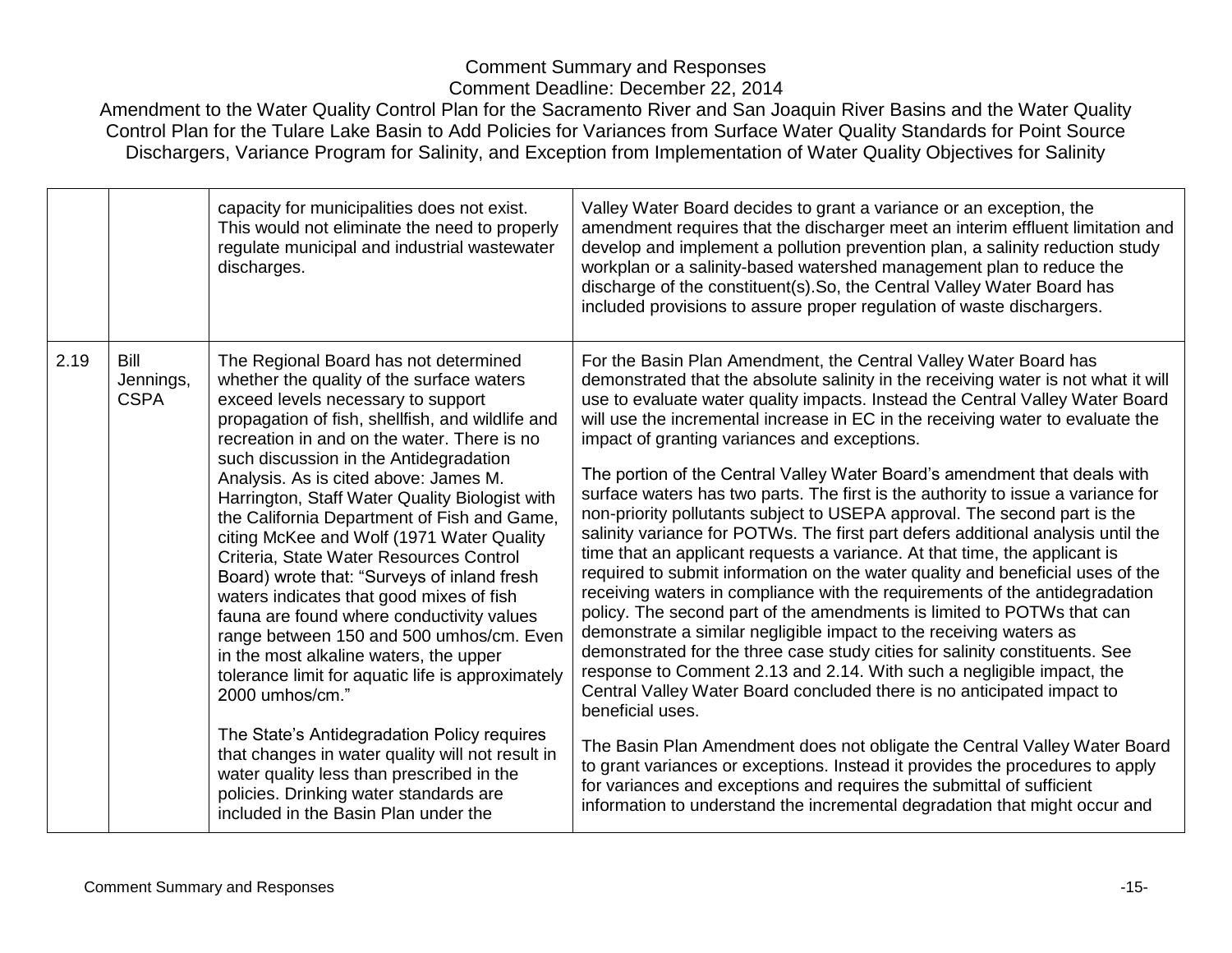|      |                                         | <b>Chemical Constituents Objective and</b><br>agricultural water quality objectives are<br>included under the narrative toxicity<br>Objective. Certainly, a water quality objective<br>that is protective of freshwater aquatic life<br>could be assessed under the narrative<br>toxicity objective and based on<br>recommendations from Fish and Game as<br>cited above. Water quality objectives for the<br>protection of the Industrial beneficial use<br>could be similarly developed. The Regional<br>Board's Antidegradation Analysis fails to<br>address the impacts of their Basin Plan<br>amendment on the beneficial uses of<br>receiving waters.                                                    | the justification to allow such a degradation to occur. And while such<br>degradation is occurring the discharger will be required to assist in developing<br>a long-term solution to salinity concerns in the Central Valley. Establishment of<br>an exception policy does not create new statutory authority where it didn't<br>previously exist. The purpose of the policy is to establish the framework to<br>assure receipt of sufficient information to evaluate water quality impacts due to<br>salinity and to develop a long-term solution.<br>It should be noted that the analysis completed for the Basin Plan Amendment<br>does not change the requirements to complete an antidegradation analysis to<br>issue new or revised waste discharge requirements. The Basin Plan<br>Amendment includes requirements for applicants to provide information on the<br>water quality and beneficial uses of the water bodies that might be affected by<br>a variance (See Variance Policy for Surface Waters at section II.C.2. and<br>III.C.2.) or an exception (See Exception at 7.)                                                                                                                                    |
|------|-----------------------------------------|----------------------------------------------------------------------------------------------------------------------------------------------------------------------------------------------------------------------------------------------------------------------------------------------------------------------------------------------------------------------------------------------------------------------------------------------------------------------------------------------------------------------------------------------------------------------------------------------------------------------------------------------------------------------------------------------------------------|-------------------------------------------------------------------------------------------------------------------------------------------------------------------------------------------------------------------------------------------------------------------------------------------------------------------------------------------------------------------------------------------------------------------------------------------------------------------------------------------------------------------------------------------------------------------------------------------------------------------------------------------------------------------------------------------------------------------------------------------------------------------------------------------------------------------------------------------------------------------------------------------------------------------------------------------------------------------------------------------------------------------------------------------------------------------------------------------------------------------------------------------------------------------------------------------------------------------------------|
| 2.20 | <b>Bill</b><br>Jennings,<br><b>CSPA</b> | The Regional Board's documents state that<br>increases in salinity levels from existing<br>levels will not be allowed under the Basin<br>Plan amendment. However, the Regional<br>Board's Basin Plan amendment states that:<br>"The proposed amendments allow setting an<br>interim effluent limitation at a level higher<br>than the current level of the constituent in the<br>effluent to account for drought, water<br>conservation or water recycling efforts." This<br>provides a loophole for virtually every<br>wastewater discharger yet is not discussed in<br>the Antidegradation Analysis. The volume of<br>salts discharged to surface and ground<br>waters will be allowed to increase under the | The Central Valley Water Board discusses the increased interim effluent<br>limitation in the antidegradation section (Section 6.1.2) of the Staff Report<br>(page 59). There is also a discussion in Appendix C of the Staff Report. While<br>the salinity concentrations would be higher in this circumstance, the flows<br>would be lower so that the mass discharge would be expected to be similar. It<br>should be noted that the analysis completed for the Basin Plan Amendment<br>does not change the requirements to complete an antidegradation analysis to<br>issue new or revised waste discharge requirements. The Basin Plan<br>Amendment includes requirements for applicants to provide information on the<br>water quality and beneficial uses of the water bodies that might be affected by<br>a variance (See Variance Policy for Surface Waters at section II.C.2. and<br>III.C.2.) or an exception (See Exception at 7.) The Basin Plan Amendment<br>specifically requires submittal of information demonstrating that any increased<br>effluent limitation to account for drought, water conservation, and/or water<br>recycling is consistent with the Antidegradation Policy (See Variance Policy for |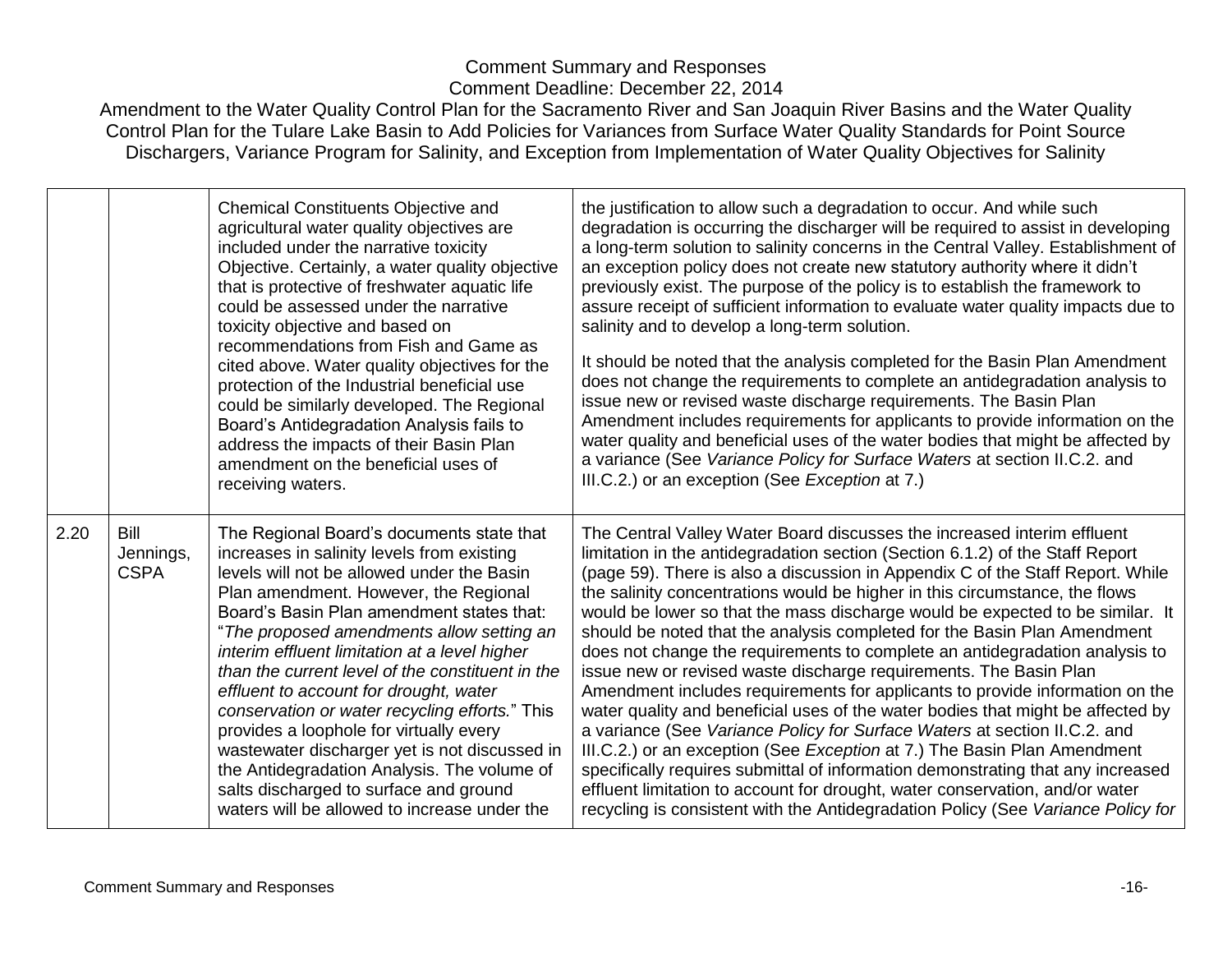|      |                                  | Basin Plan amendment contrary to the<br>Antidegradation analysis findings.                                                                                                                                                                                                                                                                                                                                                                                                         | Surface Waters at section II.C.7.).                                                                                                                                                                                                                                                                                                                                                                                                                                                                                                                                                                                                                                                                                                                                                                                                                                                                                                                                                                                                                                           |
|------|----------------------------------|------------------------------------------------------------------------------------------------------------------------------------------------------------------------------------------------------------------------------------------------------------------------------------------------------------------------------------------------------------------------------------------------------------------------------------------------------------------------------------|-------------------------------------------------------------------------------------------------------------------------------------------------------------------------------------------------------------------------------------------------------------------------------------------------------------------------------------------------------------------------------------------------------------------------------------------------------------------------------------------------------------------------------------------------------------------------------------------------------------------------------------------------------------------------------------------------------------------------------------------------------------------------------------------------------------------------------------------------------------------------------------------------------------------------------------------------------------------------------------------------------------------------------------------------------------------------------|
| 2.21 | Bill<br>Jennings,<br><b>CSPA</b> | The Basin Plan amendment covers<br>California's Central Valley. The<br>Antidegradation Analysis fails to assess<br>where high quality waters constitute an<br>outstanding National resource, such as<br>waters of National and State parks and<br>wildlife refuges and waters of exceptional<br>recreational or ecological significance. In<br>such areas water quality is required to be<br>maintained and protected. The<br>Antidegradation Analysis is silent on this<br>issue. | While there are National and State parks within the project area, there are no<br>designated outstanding National resource waters in the Central Valley so the<br>Central Valley Water Board was not obligated to discuss impacts to<br>outstanding National resource waters.                                                                                                                                                                                                                                                                                                                                                                                                                                                                                                                                                                                                                                                                                                                                                                                                 |
| 2.22 | Bill<br>Jennings,<br><b>CSPA</b> | The Regional Board has failed to develop<br>water quality objectives that are protective of<br>the Industrial and Freshwater Aquatic Life<br>beneficial uses in accordance with California<br>Water Code 13241.                                                                                                                                                                                                                                                                    | Water Code section 13241 requires that the regional water boards adopt basin<br>plans that include water quality objectives that provide reasonable protection<br>of the past, present and probable future beneficial uses. The Central Valley<br>Water Board adopted two basin plans to cover the entire Central Valley and<br>both basin plans contain water quality objectives that protect the beneficial<br>uses. The Central Valley Water Board has conducted triennial reviews of both<br>basin plans and has a work plan to adopt salinity objectives for the lower San<br>Joaquin River. Other than the Lower San Joaquin River, there have been no<br>comments that the Central Valley Water Board should consider adopting water<br>quality objectives for salinity to provide general protection of the industrial or<br>aquatic life uses. The Central Valley Water Board's triennial review work plans<br>are extensive and cover many issues. The Central Valley Water Board's<br>documents for the current Triennial Review and previous Triennial Reviews is |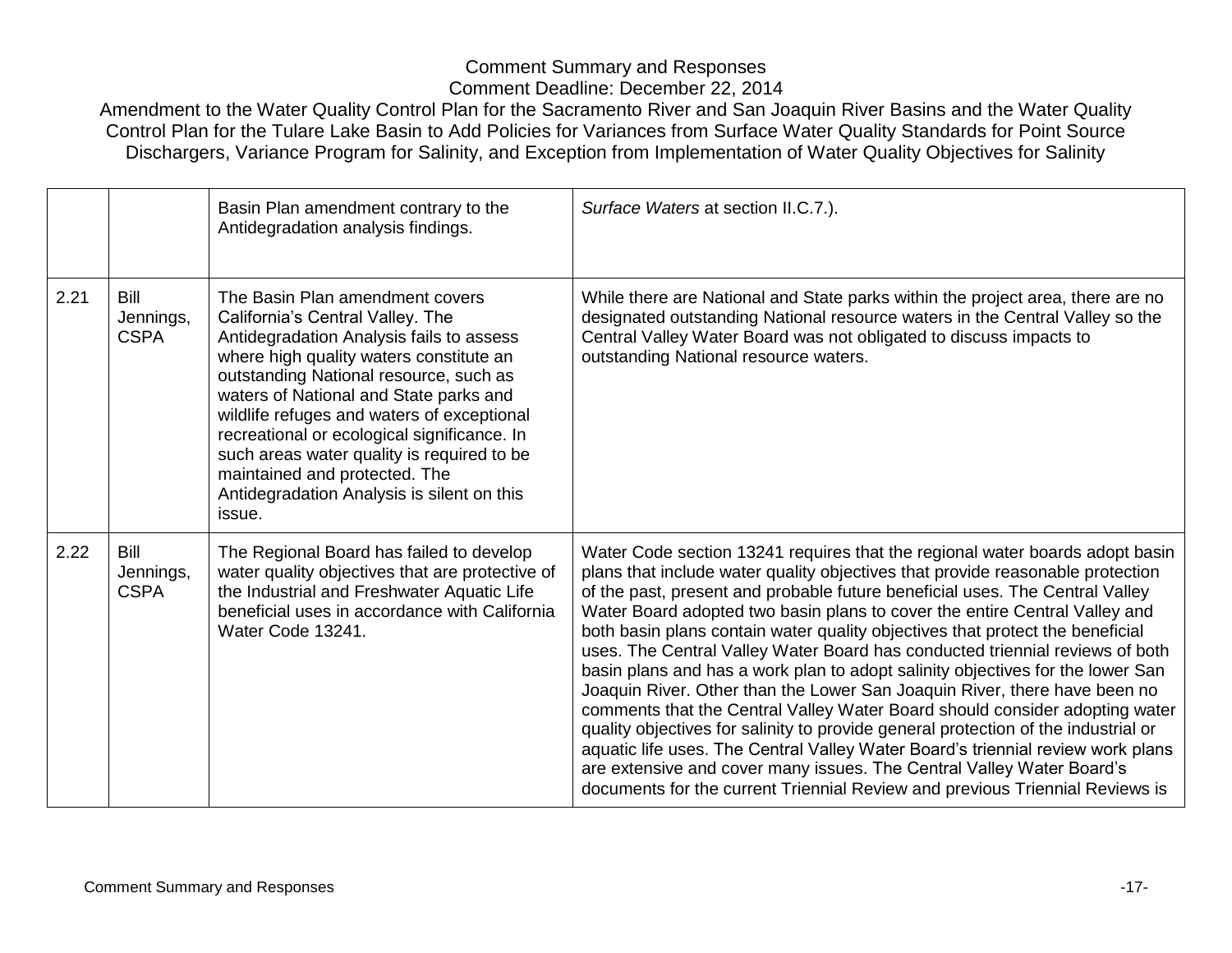|      |                                         |                                                                                                                                                                                                                                                                  | found on its website at:<br>http://www.waterboards.ca.gov/centralvalley/water_issues/basin_plans/triennialreviews.shtml<br>http://www.waterboards.ca.gov/centralvalley/water_issues/basin_plans/oldtriennialreviews.shtml<br>The Staff Report documents that CV-SALTS is developing a comprehensive<br>salinity and nutrient management plan (SNMP) for the Central Valley that<br>could include revision of certain beneficial use designations and/or current<br>salinity standards. So there is a need to set permit limitations at a level that<br>protects water quality but does not compel the irretrievable commitment of<br>major resources to implement upgrades to meet standards that may or may<br>not be found applicable by CV-SALTS. The variance provides a framework<br>and process to gather additional information in developing a long-term solution<br>to the salinity problems in the Central Valley Region. |
|------|-----------------------------------------|------------------------------------------------------------------------------------------------------------------------------------------------------------------------------------------------------------------------------------------------------------------|-------------------------------------------------------------------------------------------------------------------------------------------------------------------------------------------------------------------------------------------------------------------------------------------------------------------------------------------------------------------------------------------------------------------------------------------------------------------------------------------------------------------------------------------------------------------------------------------------------------------------------------------------------------------------------------------------------------------------------------------------------------------------------------------------------------------------------------------------------------------------------------------------------------------------------------|
| 2.23 | <b>Bill</b><br>Jennings,<br><b>CSPA</b> | The Regional Board's Basin Plan<br>amendment exempts wastewater dischargers<br>from achieving water quality objectives, from<br>taking any action to achieve compliance with<br>water quality objectives and generally ignores<br>the requirements of CWC 13242. | Water Code section 13242 requires that basin plans include an<br>implementation program to achieve the water quality objectives. The Central<br>Valley Water Board's amendment consists of an implementation program that<br>requires that the discharger meet an interim effluent limitation and develop<br>and implement a pollution prevention plan, a salinity reduction study work plan<br>or a salinity-based watershed management plan to reduce the discharge of<br>the constituent(s). So, the Central Valley Water Board has included provisions<br>to assure proper regulation of waste dischargers.                                                                                                                                                                                                                                                                                                                     |
| 2.24 | <b>Bill</b><br>Jennings,<br><b>CSPA</b> | The Regional Board's Basin Plan<br>Amendment fails to comply with the<br>requirements of federal regulations 40 CFR<br>131.10 by failing to protect the freshwater<br>aquatic life, irrigated agriculture, drinking<br>water and industrial beneficial uses of   | The Central Valley Water Board's amendment establishes water quality<br>standards variances consistent with Title 40 of the Code of Federal<br>Regulations section 131.13. As explained by USEPA in guidance, "With a<br>variance, NPDES permits may be written such that reasonable progress is<br>made toward attaining the standards without violating section 402(a)(1) of the<br>[Clean Water] Act, which requires that NPDES permits must meet the                                                                                                                                                                                                                                                                                                                                                                                                                                                                            |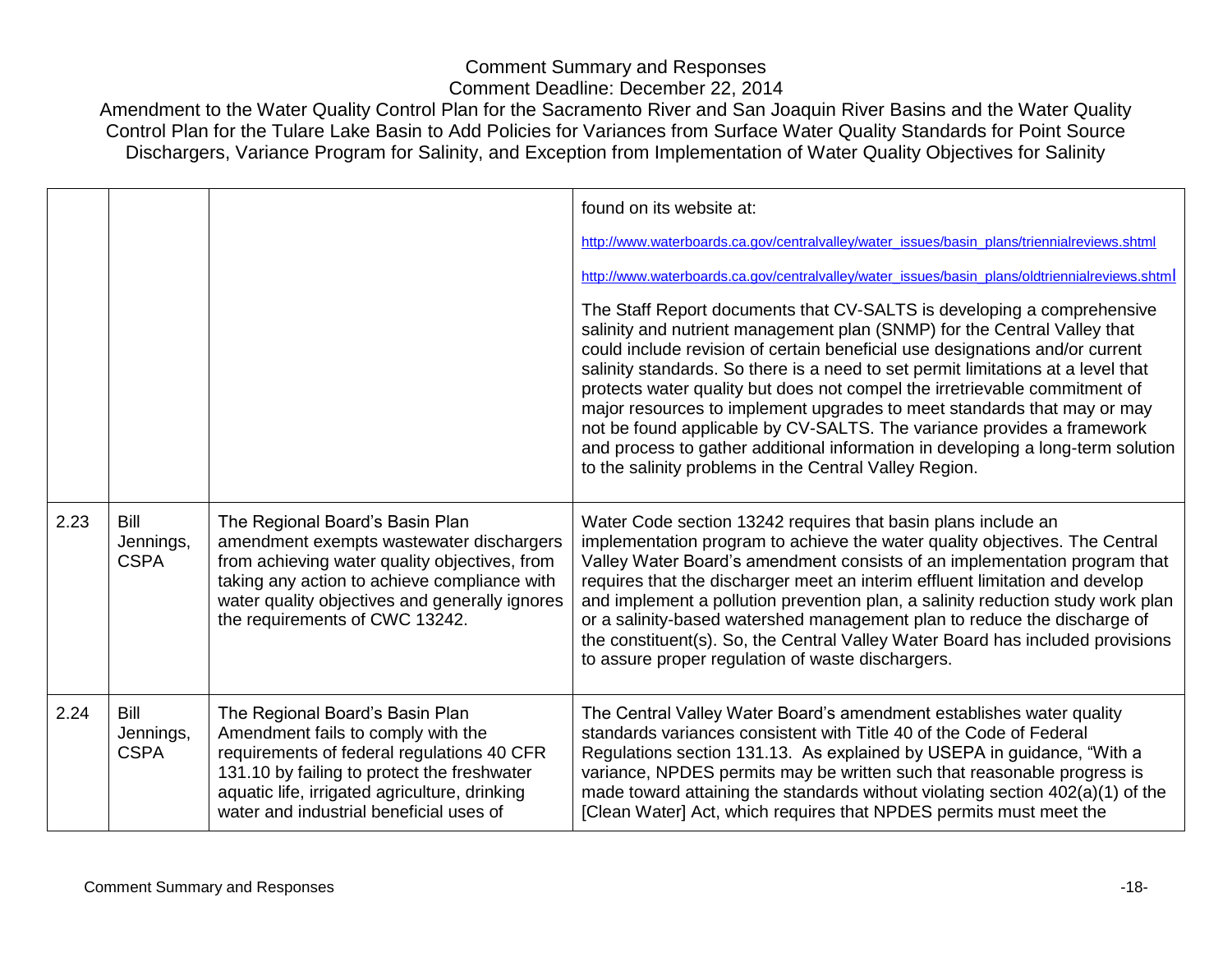Amendment to the Water Quality Control Plan for the Sacramento River and San Joaquin River Basins and the Water Quality Control Plan for the Tulare Lake Basin to Add Policies for Variances from Surface Water Quality Standards for Point Source Dischargers, Variance Program for Salinity, and Exception from Implementation of Water Quality Objectives for Salinity

|     |                                    | surface waters by imposing effluent<br>limitations.                                                                                                | applicable water quality standards (USEPA. 1994.). The Basin Plan<br>Amendment is consistent with USEPA regulations and guidance by requiring<br>that the discharger meet an interim effluent limitation and develop and<br>implement a pollution prevention plan, a salinity reduction study work plan or a<br>salinity-based watershed management plan to reduce the discharge of the<br>constituent(s). The variances are water quality standards that allow for an<br>interim effluent limitation to be included in the permit so the Basin Plan<br>Amendment complies with federal laws and regulations. |
|-----|------------------------------------|----------------------------------------------------------------------------------------------------------------------------------------------------|---------------------------------------------------------------------------------------------------------------------------------------------------------------------------------------------------------------------------------------------------------------------------------------------------------------------------------------------------------------------------------------------------------------------------------------------------------------------------------------------------------------------------------------------------------------------------------------------------------------|
| 3.1 | Debbie<br>Webster,<br><b>CVCWA</b> | CVCWA encourages the State Board to<br>approve the amendments to the Basin Plans<br>In the form that the Regional Board adopted<br>on June 6, 2014 | The State Water Board thanks the commenter for participating in the basin<br>plan amendment process.                                                                                                                                                                                                                                                                                                                                                                                                                                                                                                          |

#### REFERENCES:

Central Valley Regional Water Quality Control Board (CVRWQCB). 2013. Amending Waste Discharge Requirements Order R5-2010-0114- 01 (NPDES Permit No. CA0077682) and Time Schedule Order R5-2010-0115-01. Sacramento Regional County Sanitation District, Sacramento Regional Wastewater Treatment Plant, Sacramento County. December 1.

State Water Resources Control Board (SWRCB). 1987. Federal Antidegradation Policy. Memorandum from William R. Attwater, Chief Counsel, State Water Resources Control Board, to Regional Board Executive Officer, Jim Baetge, and Ray Walsh. October 7.